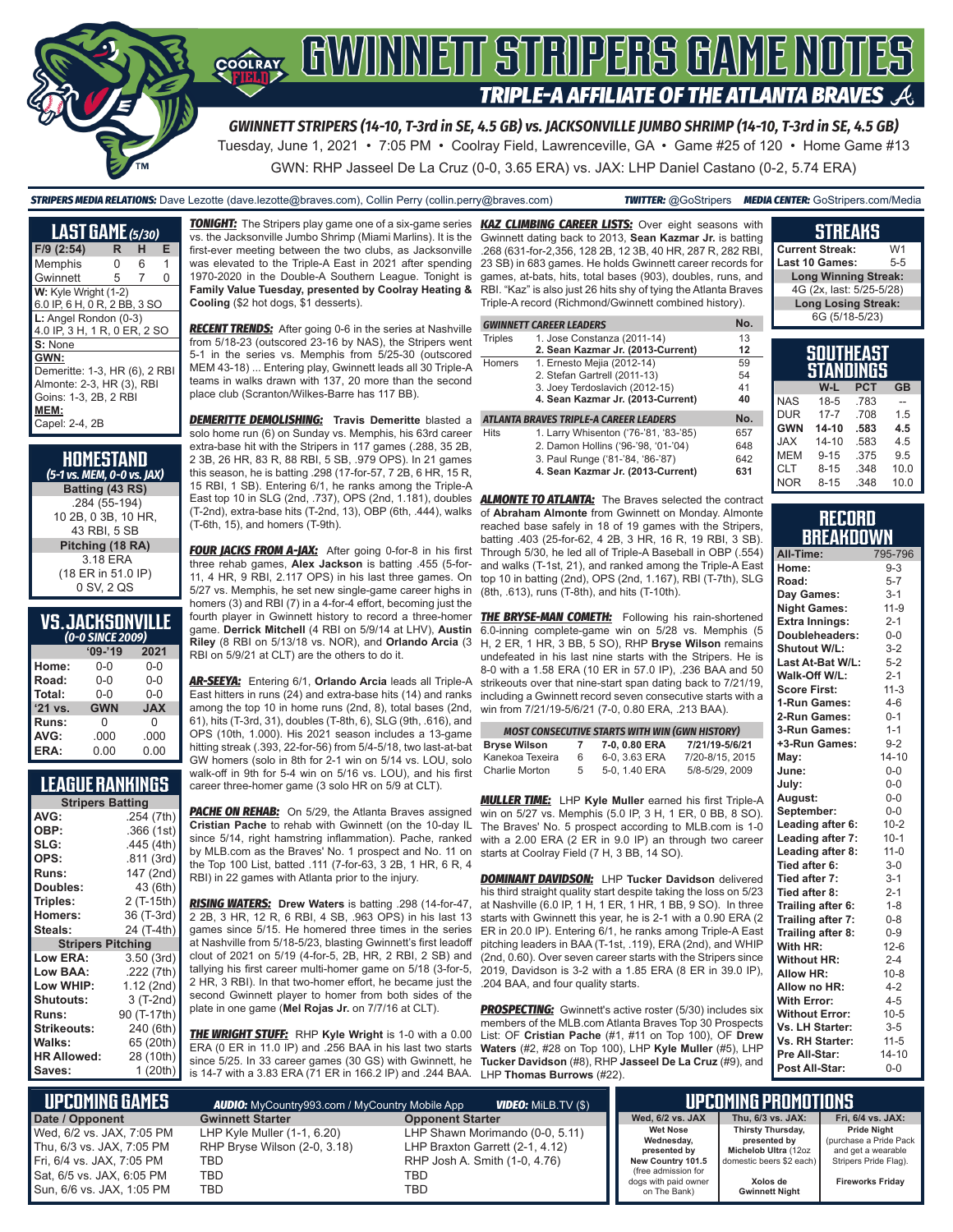

### *TUESDAY, JUNE 1, 2021 VS. JACKSONVILLE*

| <b>MANAGER MATT TUIASOSOPO</b>                                                                                                                                                                                                                                                                                                                                                                                                                                                                                                                                                                                                                                                                                                                                                                                                                                                                                                                                                                                                                                                                                                                                                                                                                                                                                                                                                                                                                                                                                                                                                                                                                                                        | <b>VS. 2021 OPPONENTS</b>                                                                                                                                                                                                                                                                                                                                                                                                                                                                                                                                                                                                                                                                                                                                                                                                                                        |  |  |  |  |
|---------------------------------------------------------------------------------------------------------------------------------------------------------------------------------------------------------------------------------------------------------------------------------------------------------------------------------------------------------------------------------------------------------------------------------------------------------------------------------------------------------------------------------------------------------------------------------------------------------------------------------------------------------------------------------------------------------------------------------------------------------------------------------------------------------------------------------------------------------------------------------------------------------------------------------------------------------------------------------------------------------------------------------------------------------------------------------------------------------------------------------------------------------------------------------------------------------------------------------------------------------------------------------------------------------------------------------------------------------------------------------------------------------------------------------------------------------------------------------------------------------------------------------------------------------------------------------------------------------------------------------------------------------------------------------------|------------------------------------------------------------------------------------------------------------------------------------------------------------------------------------------------------------------------------------------------------------------------------------------------------------------------------------------------------------------------------------------------------------------------------------------------------------------------------------------------------------------------------------------------------------------------------------------------------------------------------------------------------------------------------------------------------------------------------------------------------------------------------------------------------------------------------------------------------------------|--|--|--|--|
| Matt Tuiasosopo is in his first season as Gwinnett manager and his third season<br>as a coach in the Atlanta Braves organization in 2021. He was named the seventh<br>manager in team history on 3/30/21. Tuiasosopo is both the youngest manager in<br>team history (turned 35 on 5/10) and the first former Gwinnett player to manage the<br>club (hit .221 with 19 HR, 73 RBI in 178 games from 2016-17).<br>Tuiasosopo made his managerial debut in 2019 with Class-A Rome, leading the club<br>to a 65-74 record and earning Atlanta's Bobby Cox Award for minor league manager                                                                                                                                                                                                                                                                                                                                                                                                                                                                                                                                                                                                                                                                                                                                                                                                                                                                                                                                                                                                                                                                                                  | Home<br>Road<br><b>Total</b><br>Home<br>Road<br><b>Total</b><br><b>CHA</b><br>COL<br>$5 - 1$<br>$5 - 1$<br>$---$<br>---<br>---<br>$---$<br><b>DUR</b><br>LOU<br>$4 - 2$<br>$4 - 2$<br>$\sim$<br>---<br>---<br>$\qquad \qquad \cdots$<br><b>JAX</b><br>$4 - 2$<br><b>MW DIV</b><br>$0-0$<br>$4 - 2$<br>---<br>---<br>---<br><b>MEM</b><br>$5 - 1$<br>$5-1$<br>---<br><b>NAS</b><br>$0-6$<br>$0-6$<br>---<br>NOR<br>---<br>---<br>---<br><b>SE DIV</b><br>$5 - 7$<br>$10-8$<br>$5-1$                                                                                                                                                                                                                                                                                                                                                                               |  |  |  |  |
| of the year. He was set to return to Rome in 2020, but was reassigned to the Braves<br>Alternate Site at Coolray Field once the MiLB season was canceled.                                                                                                                                                                                                                                                                                                                                                                                                                                                                                                                                                                                                                                                                                                                                                                                                                                                                                                                                                                                                                                                                                                                                                                                                                                                                                                                                                                                                                                                                                                                             | LAST AT-BAT WINS (5)                                                                                                                                                                                                                                                                                                                                                                                                                                                                                                                                                                                                                                                                                                                                                                                                                                             |  |  |  |  |
| <b>Playoffs</b><br>Tuiasosopo's Managerial Career<br>W-L<br><b>PCT</b><br><b>Games</b><br>With Gwinnett (1 Season):<br>24<br>$14 - 10$<br>.583<br>0<br>MiLB Career (2 Seasons):<br>163<br>79-84<br>.485<br>$\Omega$                                                                                                                                                                                                                                                                                                                                                                                                                                                                                                                                                                                                                                                                                                                                                                                                                                                                                                                                                                                                                                                                                                                                                                                                                                                                                                                                                                                                                                                                   | The Stripers are 5-2 (.714) in games decided in the last at-bat in 2021.<br>Date/Opponent<br><b>Score</b><br><b>Game-Winning Play</b><br>5/4 at Charlotte<br>10-9 (12th)<br>Almonte scores on E4 (Reynolds)                                                                                                                                                                                                                                                                                                                                                                                                                                                                                                                                                                                                                                                      |  |  |  |  |
| All staff bios available in the 2021 Stripers Media Guide                                                                                                                                                                                                                                                                                                                                                                                                                                                                                                                                                                                                                                                                                                                                                                                                                                                                                                                                                                                                                                                                                                                                                                                                                                                                                                                                                                                                                                                                                                                                                                                                                             | 5/9 at Charlotte<br>12-9 (10th)<br>Camargo RBI single<br>5/14 vs. Louisville<br>$2-1$ (8th)<br>Arcia 2-out solo HR<br>5/16 vs. Louisville<br>5-4 (9th)*<br>Arcia walk-off solo HR                                                                                                                                                                                                                                                                                                                                                                                                                                                                                                                                                                                                                                                                                |  |  |  |  |
| EJECTIONS (1)<br>Player/Coach<br>Date/Inning<br><b>Umpire</b><br>5/25 vs. MEM, 7th Inning<br><b>HP Clint Vondrak</b><br>Goins, Ryan                                                                                                                                                                                                                                                                                                                                                                                                                                                                                                                                                                                                                                                                                                                                                                                                                                                                                                                                                                                                                                                                                                                                                                                                                                                                                                                                                                                                                                                                                                                                                   | $2-1$ (9th)*<br>5/25 vs. Memphis<br>Kazmar walk-off single<br>*Denotes "walk-off" win                                                                                                                                                                                                                                                                                                                                                                                                                                                                                                                                                                                                                                                                                                                                                                            |  |  |  |  |
| TEAM DEFENSE (5TH IN TRIPLE-AEAST)                                                                                                                                                                                                                                                                                                                                                                                                                                                                                                                                                                                                                                                                                                                                                                                                                                                                                                                                                                                                                                                                                                                                                                                                                                                                                                                                                                                                                                                                                                                                                                                                                                                    | <b>GWINNETT PLAYERS USED (47 IN 2021)</b>                                                                                                                                                                                                                                                                                                                                                                                                                                                                                                                                                                                                                                                                                                                                                                                                                        |  |  |  |  |
| <b>PCT</b><br>E<br>G<br><b>TC</b><br>PO<br><b>DP</b><br>A<br>873<br>.985<br>24<br>633<br>227<br>13<br>24<br>W-L<br><b>SB</b><br>CS<br><b>ATT</b><br><b>PCT</b><br><b>PB</b><br><b>Catchers</b><br>Casteel, Ryan<br>$\mathbf 0$<br>.000<br>$\mathbf{1}$<br>$\mathbf{1}$<br>$1 - 1$<br>$\mathbf{1}$<br>$\sqrt{2}$<br>3<br>.333<br>0<br>Jackson, Alex<br>$\mathbf{1}$<br>$4 - 2$<br>$\overline{\mathcal{A}}$<br>$\overline{2}$<br>Lucroy, Jonathan<br>.333<br>6<br>$\mathbf{1}$<br>$1 - 5$<br>3<br>$\mathbf 0$<br>Martinez, Carlos<br>3<br>.000<br>$\mathbf{1}$<br>$2 - 1$<br>$\sqrt{2}$<br>$\overline{c}$<br>4<br>.500<br>0<br>Morales, Jonathan<br>$6 - 1$<br>$\overline{5}$<br>$\overline{17}$<br>$\overline{3}$<br>12<br>Total:<br>.294<br>$14 - 10$<br>Waters (2), Almonte (1), Inciarte (1)<br>Outfield Assists (4):<br>Pitcher Pickoffs (1):<br>Muller (1)<br><b>Catcher Pickoffs (1):</b><br>Casteel (1)                                                                                                                                                                                                                                                                                                                                                                                                                                                                                                                                                                                                                                                                                                                                                                         | Victor Arano, Jesse Biddle, Chasen Bradford,<br>Pitchers (26):<br>Thomas Burrows, Jesse Chavez, Tucker Davidson,<br>Jasseel De La Cruz, Carl Edwards Jr., Jay Flaa,<br>Shane Greene, Daysbel Hernandez, Mitch Horacek,<br>Connor Johnstone, Nate Jones, Trevor Kelley, Dylan Lee,<br>Yoan Lopez, Chris Martin, Kyle Muller, Sean Newcomb,<br>Tanner Roark, Jose Rodriguez, Edgar Santana, Jacob Webb,<br>Bryse Wilson, Kyle Wright<br>Position (21):<br>Abraham Almonte, Orlando Arcia, Jaycob Brugman,<br>Johan Camargo, Ryan Casteel, Travis Demeritte,<br>Phillip Ervin, Ryan Goins, Terrance Gore, Guillermo Heredia,<br>Ender Inciarte, Alex Jackson, Sean Kazmar Jr., Jason Kipnis,<br>Jonathan Lucroy, Carlos Martinez, Jonathan Morales,<br>Yolmer Sanchez, Travis Snider, Riley Unroe, Drew Waters<br>Italics = Player no longer in Braves organization |  |  |  |  |
| <b>STARTS</b>                                                                                                                                                                                                                                                                                                                                                                                                                                                                                                                                                                                                                                                                                                                                                                                                                                                                                                                                                                                                                                                                                                                                                                                                                                                                                                                                                                                                                                                                                                                                                                                                                                                                         |                                                                                                                                                                                                                                                                                                                                                                                                                                                                                                                                                                                                                                                                                                                                                                                                                                                                  |  |  |  |  |
| <b>BASS-LANTA</b><br><b>By Batting Order</b><br>Waters (16), Inciarte (6), Almonte (1), Ervin (1)<br>1:<br>Including MLB rehab assignments, 17 players have played for both Gwinnett and<br>Arcia (8), Goins (5), Kipnis (3), Waters (3), Almonte (1), Camargo (1), Ervin (1),<br>Atlanta in 2021:<br>Heredia (1), Sanchez (1)<br>OF Abraham Almonte<br>RHP Jacob Webb<br>Arcia (15), Camargo (5), Lucroy (3), Jackson (1)<br>3:<br>LHP Jesse Biddle<br><b>RHP Bryse Wilson</b><br>Demeritte (8), Camargo (7), Almonte (3), Jackson (3), Kazmar Jr. (1), Kipnis (1),<br>4:<br><b>INF Johan Camargo</b><br><b>RHP Kyle Wright</b><br>Lucroy (1)<br><b>LHP Tucker Davidson</b><br>Almonte (8), Demeritte (4), Kazmar Jr. (4), Lucroy (3), Jackson (2), Snider (2),<br>5:<br>RHP Carl Edwards Jr.<br>Sanchez (1)<br>RHP Jay Flaa<br>Goins (5), Almonte (4), Ervin (4), Sanchez (3), Snider (3), Casteel (2),<br>6:<br>OF Guillermo Heredia (Rehab)<br>Demeritte (2), Kazmar Jr. (1)<br>OF Ender Inciarte (Rehab)<br>Ervin (6), Kazmar Jr. (6), Goins (5), Morales (2), Sanchez (2), Snider (2),<br>7:<br>C Alex Jackson (Rehab)<br>Almonte (1)<br><b>RHP Nate Jones</b><br>Sanchez (8), Morales (6), Casteel (2), Goins (2), Brugman (1), Ervin (1), Gore (1),<br>8:<br>INF Sean Kazmar Jr.<br>Martinez (1), Snider (1), Unroe (1)<br>RHP Chris Martin (Rehab)<br>Casteel (2), Martinez (2), Morales (1), Unroe (1)<br>9:<br><b>LHP Sean Newcomb</b><br>Pitcher Spot (18)<br><b>By Position</b><br><b>RHP Edgar Santana</b><br>Morales (7), Jackson (6), Lucroy (6), Martinez (3), Casteel (2)<br>C:<br>1B: Camargo (8), Casteel (4), Kazmar Jr. (4), Snider (4), Unroe (2), Lucroy (1), |                                                                                                                                                                                                                                                                                                                                                                                                                                                                                                                                                                                                                                                                                                                                                                                                                                                                  |  |  |  |  |
| Morales (1)<br>2B: Goins (14), Sanchez (5), Kipnis (4), Kazmar Jr. (1)<br>3B: Sanchez (9), Kazmar Jr. (7), Camargo (5), Goins (2), Morales (1)<br><b>SS:</b> Arcia (22), Goins (1), Sanchez (1)<br>LF: Almonte (9), Ervin (7), Demeritte (2), Snider (2), Waters (2), Gore (1), Heredia (1)<br>$CF:$ Waters (16), Inciarte (5), Ervin (3)<br>RF: Demeritte (11), Almonte (8), Ervin (3), Snider (1), Waters (1)<br>DH: Almonte (1), Arcia (1), Brugman (1), Demeritte (1), Inciarte (1), Snider (1)                                                                                                                                                                                                                                                                                                                                                                                                                                                                                                                                                                                                                                                                                                                                                                                                                                                                                                                                                                                                                                                                                                                                                                                   | <b>BRAVES ON REHAB</b><br>Five Atlanta players have been assigned to rehab with Gwinnett in 2021.<br><b>Player</b><br><b>Rehab Dates</b><br><b>Injury</b><br><b>RHP Chris Martin</b><br>Right Shoulder Inflammation (4/7)<br>$5/5 - 5/11$<br>Strained Left Hamstring (4/17)<br>OF Ender Inciarte<br>$5/6 - 5/12$<br>5/14<br>OF Guillermo Heredia<br>Right Hamstring Inflammation (5/1)<br>C Alex Jackson<br>5/21-Current<br>Strained Left Hamstring (5/2)<br>5/29-Current<br>OF Cristian Pache<br>Right Hamstring Inflammation (5/14)                                                                                                                                                                                                                                                                                                                            |  |  |  |  |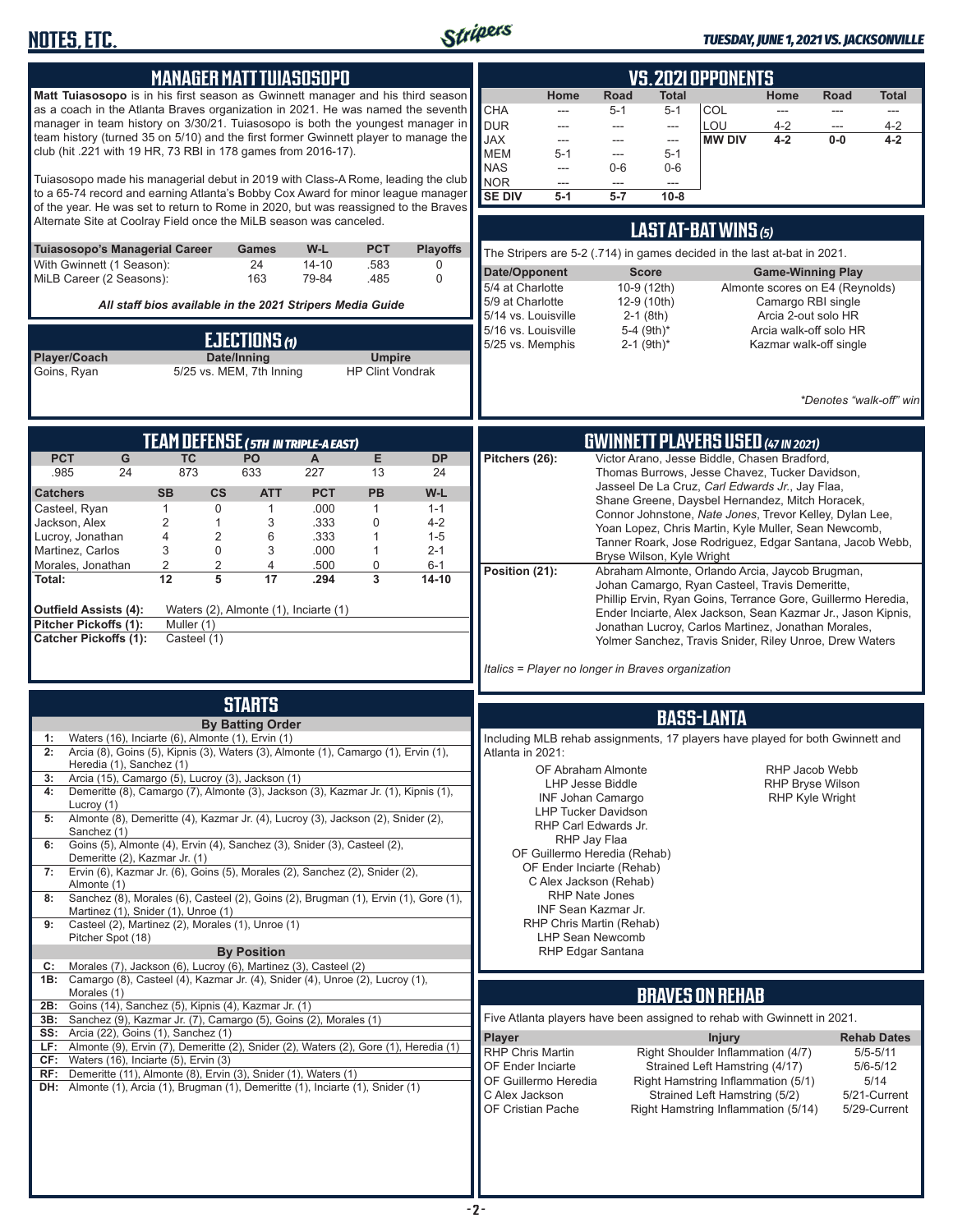# **STARTING PITCHER**



**ON BRAVES 40-MAN ROSTER**

#### *TUESDAY, JUNE 1, 2021 VS. JACKSONVILLE*

# **60****JASSEEL DE LA CRUZ**

**B/T:** R/R **BORN:** 6/26/97 in Hato Mayor, Dominican Republic (Age 23)<br>**HT:** 6-1 **ACQUIRED:** Signed by the Atlanta Braves as a non-drafted f **HT:** 6-1 **ACQUIRED:** Signed by the Atlanta Braves as a non-drafted free agent **WT:** 200 (6/1/15) **BIO ON PAGE 38 OF MEDIA GUIDE**

*TONIGHT'S START:* De La Cruz makes his fourth start (6th appearance) of the season in game one of this six-game series vs. Jacksonville ... It is the 82nd appearance and 54th start of his MiLB career ... He is 11-16 with a 3.80 ERA and .226 BAA in 53 career starts, including 0-0 with a 3.38 ERA and .158 BAA in three starts with Gwinnett.

**PROSPECTING:** De La Cruz is currently ranked Atlanta's No. 9 prospect by MLB.com ... He entered the season ranked the Braves' No. 13 prospect by *Baseball America*.

**2021 SEASON:** Began the season on Gwinnett's Opening Night roster after pitching at the Alternate Training Site at Coolray Field in April ... Recalled by Atlanta on 5/8, but did not make his MLB debut before being optioned to Gwinnett on 5/10 ... Began his tenure with the Stripers out of the bullpen (0-0, 5.40 ERA in 2G) ... Posted an 8.0-inning scoreless streak (2 H, 0 BB, 9 SO) over three outings (2 starts) from 5/11-5/19.

*2021 SPRING TRAINING:* Went 0-0 with a 13.50 ERA (3 ER in 2.0 IP, 3 H, 3 BB, 3 SO) and one save in two relief outings before being optioned to Gwinnett on 3/12.

*2020 SEASON:* Was a member of Atlanta's 60-man player pool and spent the majority of the season at the Alternate Site in Gwinnett ... Recalled by the Braves for the first time in his career on 9/15, but did not make his MLB debut (optioned on 9/16).

*CAREER ACCOLADES:* **2019:** Florida State League Pitcher of the Week on 5/19 after tossing the first no-hitter in Advanced-A Florida FireFrogs history on 5/18 vs. Jupiter (9.0 IP, 2 BB, 4 SO, 89 pitches in 12-0 win).

| <b>DE LA CRUZ'S OVERALL STATS</b>                                  |                |         |            |      |           |           |           |            |                       |
|--------------------------------------------------------------------|----------------|---------|------------|------|-----------|-----------|-----------|------------|-----------------------|
| Year                                                               | Team           | $W-L$   | <b>ERA</b> | G/GS | <b>HR</b> | <b>BB</b> | <b>SO</b> | <b>BAA</b> | <b>WHIP</b>           |
| 12021                                                              | Gwinnett (AAA) | $0 - 0$ | 3.65       | 5/3  |           |           | 15        | .178       | $0.73$ $\blacksquare$ |
| MiLB Career:<br>81/53<br>16-17<br>19<br>125<br>3.63<br>.221<br>275 |                |         |            |      | 1.22      |           |           |            |                       |
| MLB Career:                                                        |                | $0 - 0$ | ---        | 0/0  |           |           |           | ---        |                       |

|              | DE LA CRUZ'S 2021 SPLITS (WITH GWINNETT) |          |                |
|--------------|------------------------------------------|----------|----------------|
| Home:        | 0-0, 4.70 ERA (3G)                       | Vs. LHB: | .235 BAA. 0 HR |
| <b>Road:</b> | 0-0, 1.93 ERA (2G)                       | Vs. RHB: | .143 BAA. 2 HR |

|         | DE LA CRUZ VS. JACKSONVILLE (AS AAA AFFILIATE)                                               |      |  |        |     |  |  |  |  |  |  |  |  |  |  |
|---------|----------------------------------------------------------------------------------------------|------|--|--------|-----|--|--|--|--|--|--|--|--|--|--|
|         | <b>SO</b><br><b>BB</b><br><b>HR</b><br><b>ER</b><br>W-L<br><b>ERA</b><br>GGS GS<br>H<br>- IP |      |  |        |     |  |  |  |  |  |  |  |  |  |  |
| 2021:   | $0-0$                                                                                        | 0.00 |  | - 0    | 0.0 |  |  |  |  |  |  |  |  |  |  |
| Career: | $0-0$                                                                                        | 0.00 |  | $\cap$ | 0 Q |  |  |  |  |  |  |  |  |  |  |

|             | <b>DE LA CRUZ'S HIGHS &amp; LOWS</b> |                                  |  |  |  |  |  |  |  |  |  |  |
|-------------|--------------------------------------|----------------------------------|--|--|--|--|--|--|--|--|--|--|
|             | <b>Season</b>                        | Career (MiLB and MLB)            |  |  |  |  |  |  |  |  |  |  |
| IP:         | 4.0 $(5/19 \text{ @ NASA})$          | 9.0 (5/18/19, FLA vs. JUP)       |  |  |  |  |  |  |  |  |  |  |
| SO:<br>BB:  | 5 (2x, last: 5/26 vs. MEM)           | 10 (7/7/19, MIS vs. BLX)         |  |  |  |  |  |  |  |  |  |  |
|             | 1 (5/26 vs. MEM)                     | 5 (3x, last: 7/15/19, MIS @ JAX) |  |  |  |  |  |  |  |  |  |  |
| Iн.         | 4 (5/26 vs. MEM)                     | 9 (8/4/18, ROM @ GVL)            |  |  |  |  |  |  |  |  |  |  |
| ER:         | 4 (5/26 vs. MEM)                     | 8 (7/4/18, ROM @ ASH)            |  |  |  |  |  |  |  |  |  |  |
| Low-Hit CG: |                                      | 0 Hits (5/18/19, FLA vs. JUP)    |  |  |  |  |  |  |  |  |  |  |
| Low-ER CG:  |                                      | 0 Runs (5/18/19, FLA vs. JUP)    |  |  |  |  |  |  |  |  |  |  |

| DE LA CRUZ AT THE PLATE |                                                                                       |    |  |          |  |  |  |  |  |    |  |  |  |  |
|-------------------------|---------------------------------------------------------------------------------------|----|--|----------|--|--|--|--|--|----|--|--|--|--|
|                         | AVG.<br><b>SO</b><br>3B<br><b>RBI</b><br><b>BB</b><br><b>HR</b><br>2B<br>н<br>AВ<br>R |    |  |          |  |  |  |  |  |    |  |  |  |  |
| 12021:                  | .000                                                                                  |    |  | $\Omega$ |  |  |  |  |  |    |  |  |  |  |
| MiLB Career:            | .050                                                                                  | 20 |  |          |  |  |  |  |  | 10 |  |  |  |  |
| MLB Career:             | $- - -$                                                                               |    |  |          |  |  |  |  |  |    |  |  |  |  |

| <b>Team</b> | NP-S<br>Date/Opp.<br><b>HR</b><br>.so<br>Opp. Starter<br><b>Final</b><br><b>Notes</b><br>BB.<br><b>Result</b><br><b>IP</b><br>ER |           |     |  |  |  |  |  |  |           |                     |         |                                                       |  |
|-------------|----------------------------------------------------------------------------------------------------------------------------------|-----------|-----|--|--|--|--|--|--|-----------|---------------------|---------|-------------------------------------------------------|--|
| <b>GWN</b>  | 5/14 vs. LOU                                                                                                                     | <b>ND</b> | 3.0 |  |  |  |  |  |  | $35 - 25$ | Riley O'Brien       | $W$ 2-1 | Faced 9 batters in his first Triple-A start.          |  |
| <b>GWN</b>  | 5/19 at NAS                                                                                                                      | <b>ND</b> | 4.0 |  |  |  |  |  |  | 53-31     | Wade LeBlanc        |         | L, 5-4 (10) Set season highs for innings, strikeouts. |  |
| <b>GWN</b>  | 5/26 vs. MEM                                                                                                                     | <b>ND</b> | 3.2 |  |  |  |  |  |  | 65-41     | Bernardo Flores Jr. | W. 11-5 | Most ER in a start since 7/26/19 at Jackson.          |  |

| <b>STRIPERS STARTING PITCHERS</b> |         |            |    |    |                 |                       |                                                                          |  |  |  |  |  |
|-----------------------------------|---------|------------|----|----|-----------------|-----------------------|--------------------------------------------------------------------------|--|--|--|--|--|
| <b>Pitcher</b>                    | W-L     | <b>ERA</b> | GS | QS | <b>Team W-L</b> | <b>Run Support</b>    | <b>Last Gwinnett Start</b>                                               |  |  |  |  |  |
| Davidson, Tucker                  | $2 - 1$ | 0.90       |    |    | $2 - 1$         | 5.33 RPG (16 Tot.)    | 5/23 at NAS (L): 6.0 IP, 1 H, 1 R, 1 ER, 1 BB, 9 SO, 1 HR (82p/51s)      |  |  |  |  |  |
| De La Cruz, Jasseel               | $0 - 0$ | 3.38       |    |    | $2 - 1$         | 3.00 RPG (9 Tot.)     | 5/26 vs. MEM (ND): 3.2 IP, 4 H, 4 R, 4 ER, 1 BB, 5 SO, 1 HR (65p/41s)    |  |  |  |  |  |
| Johnstone, Connor                 | 1-3     | 6.00       |    |    | $1 - 3$         | 2.75 RPG (11 Tot.)    | 5/29 vs. MEM (L): 4.0 IP, 5 H, 5 R, 5 ER, 1 BB, 3 SO, 1 HR (66p/45s)     |  |  |  |  |  |
| Muller, Kyle                      | 1-1     | 6.20       | 5  |    | 4-1             | 5.00 RPG (25 Tot.)    | 5/27 vs. MEM (W): 5.0 IP, 3 H, 1 R, 1 ER, 0 BB, 8 SO, 1 HR (81p/52s)     |  |  |  |  |  |
| Rodriguez, Jose                   | $0-0$   | 0.00       |    |    | $0 - 1$         | $0.00$ RPG $(0$ Tot.) | 5/20 at NAS (ND): 3.0 IP, 2 H, 0 R, 3 BB, 6 SO (56p/36s)                 |  |  |  |  |  |
| Wilson, Bryse                     | $2 - 0$ | 3.18       |    |    | $3-0$           | 4.67 RPG (14 Tot.)    | 5/28 vs. MEM (W, CG): 6.0 IP, 5 H, 2 R, 2 ER, 3 BB, 5 SO, 1 HR (97p/61s) |  |  |  |  |  |
| Wright, Kyle                      | 1-2     | 3.86       | 5  |    | $2 - 3$         | 2.00 RPG (10 Tot.)    | 5/30 vs. MEM (W): 6.0 IP, 6 H, 0 R, 2 BB, 3 SO (78p/48s)                 |  |  |  |  |  |
| Total:                            | $7 - 7$ | 3.85       | 24 |    | $14 - 10$       | 3.54 RPG (85 Tot.)    |                                                                          |  |  |  |  |  |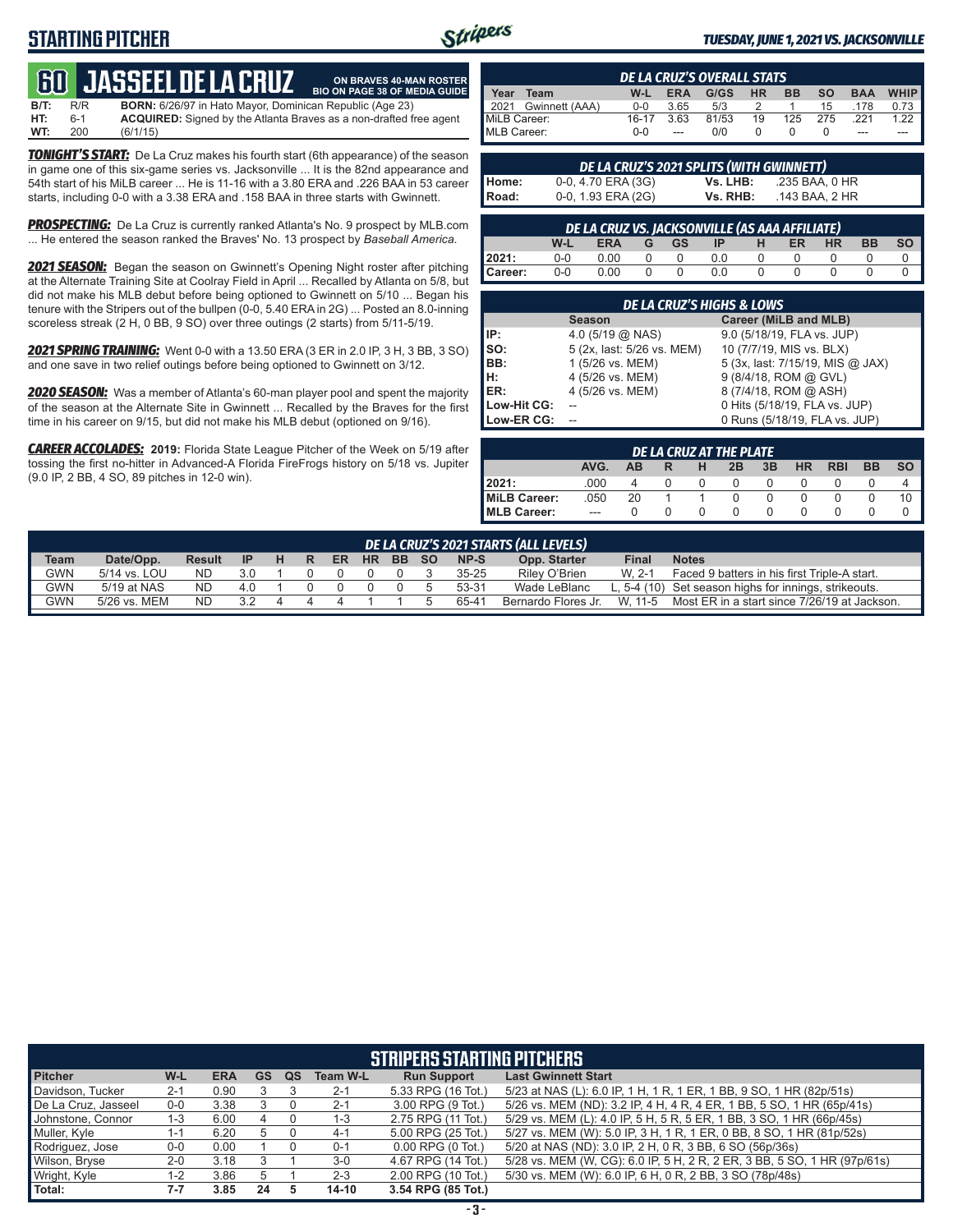

| <b>RELIEF SUMMARY (CURRENT STRIPERS ONLY)</b> |         |            |                |               |                          |               |              |                                                                  |                         |  |  |  |  |
|-----------------------------------------------|---------|------------|----------------|---------------|--------------------------|---------------|--------------|------------------------------------------------------------------|-------------------------|--|--|--|--|
| <b>Pitcher</b>                                | W-L     | <b>ERA</b> | G              | <b>GF</b>     | <b>HLD</b>               | <b>SV/OPP</b> | <b>IR/RS</b> | <b>Last Gwinnett Relief Outing</b>                               | <b>Scoreless Streak</b> |  |  |  |  |
| Arano, Victor                                 | $0 - 1$ | 3.86       | 8              | З             |                          | 1/3           | 0/0          | 5/30 vs. MEM: H, 1.0 IP, 0 H, 0 R, 0 BB, 0 SO (14p/10s)          | 3G (3.0 IP)             |  |  |  |  |
| Biddle, Jesse (L)                             | 0-0     | 4.50       | 2              | ۰             |                          | 0/0           | 0/0          | 5/29 vs. MEM: 1.0 IP, 1 H, 1 R, 1 ER, 1 BB, 1 SO (21p/9s)        | 0G                      |  |  |  |  |
| Bradford, Chasen                              | $1 - 0$ | 0.87       |                | 2             | 2                        | 0/0           | 2/2          | 5/29 vs. MEM: 1.0 IP, 0 H, 0 R, 0 BB, 2 SO (9p/7s)               | 6G (10.0 IP)            |  |  |  |  |
| Burrows, Thomas (L)                           | $1 - 0$ | 1.93       | 6              |               | $\overline{\phantom{a}}$ | 0/0           | 4/0          | 5/26 vs. MEM: W, 1.0 IP, 0 H, 0 R, 0 BB, 2 SO (13p/11s)          | 1G (1.0 IP)             |  |  |  |  |
| Chavez, Jesse                                 | $1 - 0$ | 2.70       |                |               |                          | 0/1           | 0/0          | 5/30 vs. MEM: 1.0 IP, 0 H, 0 R, 0 BB, 1 SO (17p/10s)             | 1G (1.0 IP)             |  |  |  |  |
| De La Cruz, Jasseel                           | $0 - 0$ | 5.40       | 2              |               |                          | 0/0           | 0/0          | 5/11 vs. LOU: 1.0 IP, 0 H, 0 R, 0 BB, 1 SO (9p/7s)               | 1G (1.0 IP)             |  |  |  |  |
| Flaa, Jay                                     | $0 - 0$ | 0.00       | 3              |               | 0                        | 0/0           | 0/0          | 5/21 at NAS: 1.0 IP, 0 H, 0 R, 0 BB, 2 SO (12p/8s)               | 3G (2.2 IP)             |  |  |  |  |
| Greene, Shane                                 | $0 - 0$ | 0.00       | $\mathfrak{p}$ |               |                          | 0/0           | 0/0          | 5/26 vs. MEM: 1.1 IP, 0 H, 0 R, 1 BB, 1 SO (16p/8s)              | 2G (2.1 IP)             |  |  |  |  |
| Horacek, Mitch (L)                            | $1 - 1$ | 6.75       | 5              |               |                          | 0/0           | 0/0          | 5/20 at NAS: L, 2.0 IP, 2 H, 2 R, 2 ER, 1 BB, 1 SO, 1 HR         | 0G                      |  |  |  |  |
| Johnstone, Connor                             | $0 - 0$ | 0.00       |                |               |                          | 0/0           | 5/3          | 5/18 at NAS: 1.1 IP, 0 H, 0 R, 0 BB, 1 SO (14p/11s)              | 2G (4.1 IP)             |  |  |  |  |
| Kelley, Trevor                                | $0 - 0$ | 1.93       | 5              |               |                          | 0/1           | 4/1          | 5/29 vs. MEM: 1.0 IP, 1 H, 1 R, 1 ER, 0 BB, 0 SO, 1 HR (20p/13s) | 0G                      |  |  |  |  |
| Lee, Dylan (L)                                | $1 - 0$ | 1.86       | 6              |               |                          | 0/0           | 0/0          | 5/29 vs. MEM: 1.0 IP, 1 H, 0 R, 0 BB, 1 SO (8p/5s)               | 2G (2.0 IP)             |  |  |  |  |
| Lopez, Yoan                                   | $0 - 0$ | 9.00       |                | 0             | $\Omega$                 | 0/0           | 0/0          | 5/29 vs. MEM: 1.0 IP, 1 H, 1 R, 1 ER, 0 BB, 1 SO, 1 HR (22p/16s) | 0G                      |  |  |  |  |
| Roark. Tanner                                 | $0 - 0$ | 1.93       | 2              |               |                          | 0/0           | 0/0          | 5/27 vs. MEM: 3.0 IP, 2 H, 1 R, 1 ER, 0 BB, 4 SO, 1 HR (40p/31s) | 0G                      |  |  |  |  |
| Webb, Jacob                                   | $0 - 0$ | 0.00       | $\mathcal{P}$  | $\mathcal{P}$ |                          | 0/0           | 0/0          | 5/30 vs. MEM: 1.0 IP, 0 H, 0 R, 0 BB, 0 SO (11p/9s)              | 2G (2.0 IP)             |  |  |  |  |

|                     | <b>STRIPERS PITCHING BREAKDOWN</b>                                                             |      |       |          |    |                                |      |     |      |  |  |  |  |
|---------------------|------------------------------------------------------------------------------------------------|------|-------|----------|----|--------------------------------|------|-----|------|--|--|--|--|
|                     | <b>BAA</b><br><b>BB</b><br><b>SO</b><br>W-L<br><b>HR</b><br><b>ERA</b><br><b>ER</b><br>IP<br>R |      |       |          |    |                                |      |     |      |  |  |  |  |
| Starters:           | 7-7                                                                                            | 3.85 | 114.2 | 52       | 49 | 17                             | - 37 | 122 | .241 |  |  |  |  |
| Relievers: 7-3 3.08 |                                                                                                |      | 96.1  | 38       |    | 33 11 28 118                   |      |     | .196 |  |  |  |  |
| l Total:            | $14 - 10$                                                                                      | 3.50 | 211.0 | 90       | 82 | 28                             | 65   | 240 | .222 |  |  |  |  |
|                     | <b>Saves/Opp: 1/7 (14.3%)</b>                                                                  |      |       | Holds: 7 |    | <b>IR/Scored: 18/6 (33.3%)</b> |      |     |      |  |  |  |  |

|                                                 | <b>PITCHING BY MONTH</b> |            |       |    |    |           |           |           |           |  |  |  |  |
|-------------------------------------------------|--------------------------|------------|-------|----|----|-----------|-----------|-----------|-----------|--|--|--|--|
|                                                 | W-L                      | <b>ERA</b> | ΙP    | R  | ER | <b>HR</b> | <b>BB</b> | <b>SO</b> | <b>SV</b> |  |  |  |  |
| May:<br>June:<br>July:<br>August:<br>September: | 14-10                    | 3.50       | 211.0 | 90 | 82 | 28        | 65        | 240       |           |  |  |  |  |

| <b>SCORELESS GAME STREAKS (5-PLUS GAMES)</b> |                 |                                     |  |  |  |  |  |  |  |  |  |
|----------------------------------------------|-----------------|-------------------------------------|--|--|--|--|--|--|--|--|--|
| <b>Pitcher</b>                               | Length/Dates    | <b>Stats</b>                        |  |  |  |  |  |  |  |  |  |
| Bradford                                     | 6G. 5/7-Current | 1-0, 0 SV, 10.0 IP, 4 H, 1 BB, 9 SO |  |  |  |  |  |  |  |  |  |

## **VICTOR ARANO - RHP - #54**

- **• 2021 with GWN:** Locked down first save on 5/14 vs. LOU (1.0 IP, 1 H).
- **• 2021 with ATL:** Recalled on 5/8, but did not pitch ... Optioned on 5/10.
- **• Spring Training:** 0-1, 34.71 ERA, .538 BAA, 1 SV in 3G with Atlanta.
- **• 2020:** Was a member of Philadelphia's 60-man player pool, but spent the entire year at the Alternate Site in Lehigh Valley ... DFA'd by the Phillies on 1/18.
- **• 2019:** Limited to just 6G with Triple-A Lehigh Valley (2-0, 0.00 ERA in 3G) and Philadelphia (1-0, 3.86 ERA in 3G) ... Was on injured list from 4/20-end of season (right elbow inflammation).
- **• Acquired:** Claimed off waivers from Philadelphia (1/22/21) ... Originally signed by the Los Angeles Dodgers as a non-drafted free agent (4/4/13).
- **• MLB Career:** 3-2, 2.65 ERA, .224 BAA, 3 SV in 73G with Philadelphia (2017-19).

### **JESSE BIDDLE - LHP - #48**

- **• 2021 with ATL:** Had his contract selected on 4/17, pitched in 8G with the Braves (0-0, 8.44 ERA, 10 ER in 10.2 IP) ... DFA'd on 5/17, outrighted to Gwinnett on 5/19.
- **Spring Training:** 0-0, 3.00 ERA, .257 BAA, 2 SV in 9G with Cincinnati ... Released on 3/26 after re-signing as MiLB FA on 12/11/20.
- **• 2020:** Opened the year at Cincinnati's Alternate Training Site ... Contract selected on 8/25 (0-0, 0.00 ERA, 0 ER in 0.2 IP in 1G) ... Placed on 10-day injured list on 8/29 (left shoulder impingement) and missed the remainder of the year.
- **• Acquired:** MiLB FA (4/2/21) ... Originally Philadelphia's 1st-round pick (27th overall) in 2010 out of Germantown Friends High School (Philadelphia, PA).
- **• MLB Career:** 6-2, 5.07 ERA, .261 BAA, 1 SV in 99G with ATL (2018-19, 2021), SEA (2019), TEX (2019), CIN (2020).

## **CHASEN BRADFORD - RHP - #28**

- **• 2021 with GWN:** Is 1-0 with a 0.00 ERA (0 R in 10.0 IP, 2 H, 1 BB, 9 SO) in last 6G.
- **• Spring Training:** Did not pitch in Atlanta's MLB camp. **• 2020:** Re-signed by Seattle to an MiLB deal on 1/15, but was not included on the
- Mariners' 60-man player pool ... Did not play.
- **• 2019:** Split time between Seattle (0-0, 4.86 ERA, 1 SV in 12G) and Triple-A Tacoma (0-0, 6.75 ERA, 1 SV in 5G).
- **• Acquired:** MiLB FA (3/15/21) ... Originally the New York Mets' 35th round pick in 2011 out of the University of Central Florida.
- **• MLB Career:** 7-0, 3.89 ERA, .253 BAA, 1 SV in 86G with NYM, SEA (2017-19).

#### **THOMAS BURROWS - LHP - #49**

- **• 2021 with GWN:** Earned his first win on 5/26 vs. MEM (1.0 IP, 0 H, 0 R, 2 SO).
- **• MLB.com Prospect Rankings:** #22 (Braves Top 30).
- **• Spring Training:** 0-1, 6.75 ERA, .222 BAA, 0 SV in 4G with Atlanta.
- **• 2020:** Was an NRI to Spring Training, but not included on 60-man player pool.
- **• 2019:** Went 2-4 with a 4.42 ERA, .221 BAA, and 7 saves (7-for-9) in 43G between Double-A Mississippi and Gwinnett ... Stranded 16 of 17 inherited runners with the Stripers (94.1%) ... Won Atlanta's Bill Lucas Award for community service.
- **• Acquired:** Via trade with Seattle (1/11/17) ... Originally the Mariners' 4th-round pick in 2016 out of the University of Alabama.

### **JESSE CHAVEZ - RHP - #40**

- **• 2021 with GWN:** Earned first win despite a blown save on 5/25 vs. MEM (2.0 IP, 2 H, 1 ER, 1 BB, 4 SO in 2-1 walk-off win).
- **• Spring Training:** 0-0, 14.54 ERA, .429 BAA, 0 SV in 5G with the Los Angeles Angels ... Released on 3/25.
- **• 2020:** Logged 18G with Texas, going 0-0 with a 6.88 ERA and .303 BAA.
- **• 2019:** In 48G (9 starts) with Texas, went 3-5 with a 4.85 ERA, .267 BAA, and 1 save. **• Acquired:** MiLB FA (4/17/21) ... Originally Texas's 42nd round pick in 2002 out of Riverside Community College (Riverside, CA).
- **• MLB Career:** 41-58, 4.52 ERA, .266 BAA, 8 SV in 481G with PIT, ATL, KC, TOR, OAK, LAD, LAA, TEX, CHC (2008-20) ... Made his lone MLB Postseason appearance with the Cubs in 2018 NL Wild Card Game (1.0 IP, 1 H, 0 R, 0 SO).

## **JAY FLAA - RHP - #45**

- **• 2021 with ATL:** From 5/23-5/30, went 0-0 with a 27.00 ERA (4 ER in 1.1 IP) in 1G.
- **• 2021 with BAL:** Contract selected by Baltimore on 4/26 and made his MLB debut on 4/27 vs. the NY Yankees (1.1 IP, 2 BB, 1 SO, struck out Aaron Judge) ... Optioned on 4/28, appeared in 1G with Triple-A Norfolk (0-0, 16.20) ... DFA'd on 5/8.
- **• Spring Training:** 0-0, 3.38 ERA, .200 BAA, 0 SV in 3G with Baltimore.
- **• 2020:** Was not on Baltimore's 60-man player pool, did not play.
- **• 2019:** Went 2-5 with a 4.69 ERA, .256 BAA, and 5 SV in 40G (3 starts) between Double-A Bowie and Norfolk (2-3, 5.24 ERA, 4 SV in 29G during Triple-A debut).
- **• Acquired:** Claimed off waivers from Baltimore (5/11/21) ... Originally the Orioles' 6th-round pick in 2015 out of North Dakota State University (Fargo, ND).
- **• MLB Career:** 0-0, 0.00 ERA, .000 BAA, 0 SV in 1G with Baltimore (2021).

## **SHANE GREENE - RHP - #19**

- **• 2021 with GWN:** Has struck out 4 over 2.1 IP (1 H, 0 R, 1 BB) in 2G.
- **• Spring Training:** Was a free agent and did not pitch for a club
- **• 2020:** In 28G with Atlanta, went 1-0 with a 2.60 ERA, .229 BAA, and 9 holds ... In 6G during the Postseason, went 0-0 with a 1.50 ERA, .261 BAA, and 2 holds.
- **• 2019:** Opened the year with Detroit (0-2, 1.18 ERA, 22 SV in 38G) and was an AL All-Star ... Traded to Atlanta in exchange for LHP Joey Wentz and OF Travis Demeritte on 7/31 ... In 27G with the Braves, went 0-1 with a 4.01 ERA and 1 SV.
- **• Acquired:** Signed to a MLB deal on 5/9/21 ... Originally the NY Yankees' 15th-round pick in 2009 out of Daytona Beach Community Colllege (FL).
- **• MLB Career:** 23-28, 4.38 ERA, .253 BAA, 66 SV in 313G with NYY, DET, ATL (2014- 20) ... In 8G with ATL during the 2019-20 Postseasons, went 0-0 with a 2.08 ERA.

## **MITCH HORACEK - LHP - #59**

- **• 2020 with GWN:** Earned his first win as a Striper on 5/14 vs. LOU (1.0 IP, 1 H, 0 R).
- **• Spring Training:** Did not pitch in Atlanta's MLB camp.
- **• 2020:** Signed with Minnesota, but was not on the Twins' 60-man player pool.
- **• 2019:** Pitched for both Double-A Hartford (4-0, 2.48 ERA in 34G) and Triple-A Albuquerque (1-1, 18.75 ERA in 12G) in the Colorado Rockies organization.
- **• Acquired:** MiLB FA (3/25/21) ... Originally Baltimore's 9th-round pick in 2013 out of Dartmouth College (Hanover, NH).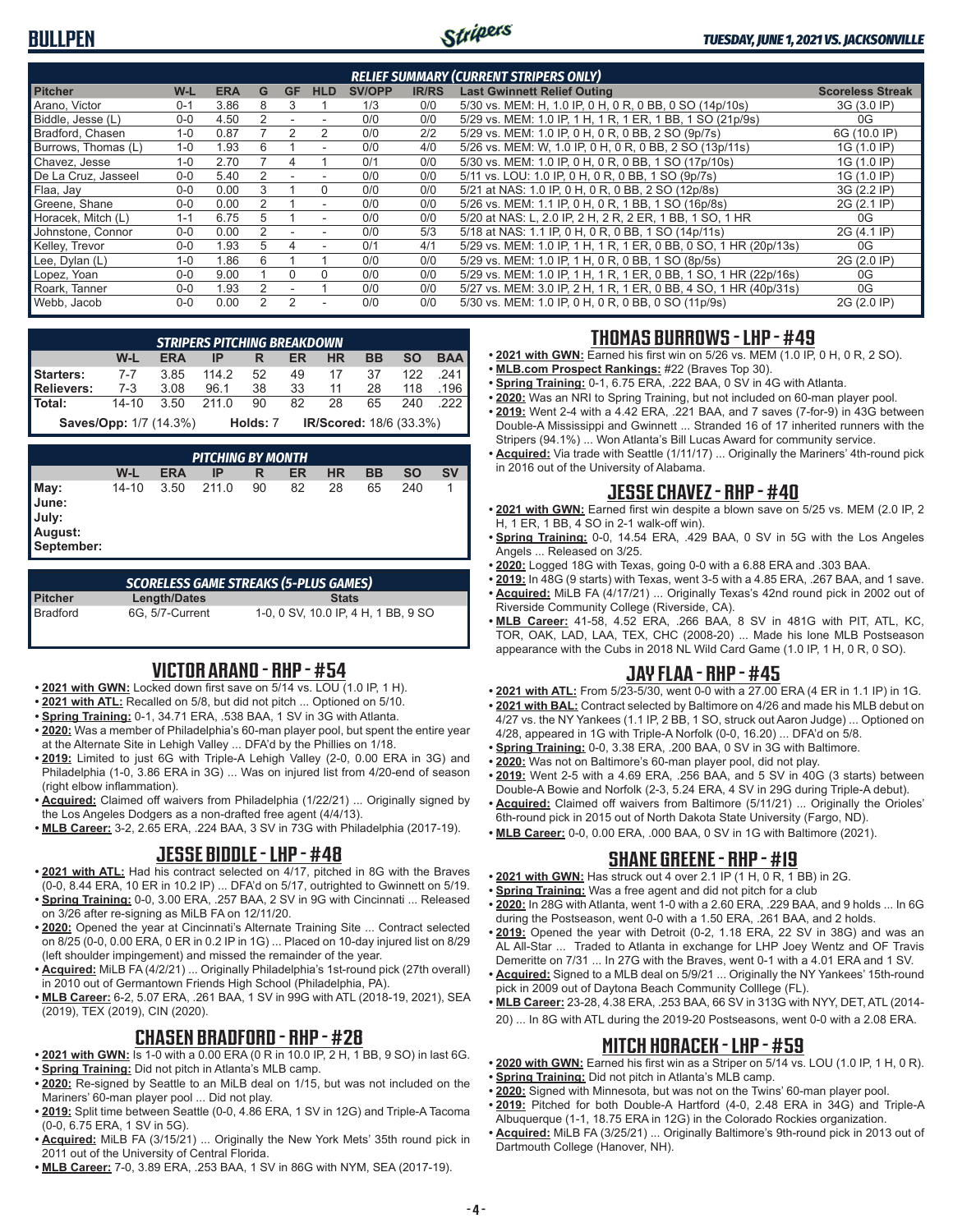### **CONNOR JOHNSTONE - RHP - #51**

- **• Leaderboard:** Entering 6/1, ranks among Triple-A East top 10 in WHIP (4th, 0.76). **• 2021 with GWN:** Threw 8.0 scoreless innings over his first 2 outings with Gwinnett, including a 5.0-inning spot start (win, 1 H, 0 BB, 5 SO) on 5/8 at CLT ... In 4 spot starts, is 1-3 with a 6.00 ERA (12 ER in 18.0 IP).
- **• Spring Training:** 0-1, 4.76 ERA, .273 BAA, 1 SV in 6G with Atlanta.
- **• 2020:** Was an NRI to Braves Spring Training, but not on 60-man player pool.
- **• 2019:** With Double-A Mississippi and Gwinnett, went 7-4 with a 4.24 ERA, .296 BAA, and 1 SV in 35G (7 starts) ... His 7 wins ranked T-8th among Braves farmhands.
- **• Acquired:** Braves 21st-round pick in 2017 out of Wake Forest University.

### **TREVOR KELLEY - RHP - #43**

- **• 2021 with GWN:** Did not allow a run over 3.2 IP in his first 4G from 5/12-5/23.
- **• Spring Training:** Did not pitch in Chicago Cubs' MLB camp ... Released on 4/23.
- **• 2020:** Pitched in 4G with Philadelphia, going 0-0 with a 10.80 ERA ... Outrighted on 8/14 and spent the rest of the season at the Phillies Alternate Site.
- **• 2019:** In 52G with Triple-A Pawtucket, went 5-5 with a 1.79 ERA, .216 BAA, and 12 SV ... Was an International League Midseason and Postseason All-Star and a *Baseball America* Triple-A All-Star ... Led IL in appearances and was T-1st in saves ... Made MLB debut on 7/2 at Toronto and logged 10G with Boston (0-3, 8.64 ERA).
- **• Acquired:** MiLB FA (4/28/21) ... Originally Boston's 36th-round pick in 2015 out of the University of North Carolina at Chapel Hill.
- **• MLB Career:** 0-3, 9.26 ERA, .347 BAA, 0 SV in 14G with BOS (2019), PHI (2020).

#### **DYLAN LEE - LHP - #58**

- **• 2021 with GWN:** Earned the win in his Stripers' debut on 5/4 at CLT (2.0 IP, 1 H, 1 R, 0 ER, 0 BB, 3 SO in 10-9 win in 12 innings).
- **• Spring Training:** 0-0, 0.00 ERA, 0 SV in 2G with Miami ... Released on 3/29.
- **• 2020:** Was a non-roster invite to Marlins Spring Training, but was not on Miami's 60-man player pool ... Did not play.
- **• 2019:** Logged 45G between Double-A Jacksonville (0-3, 1.91 ERA, .176 BAA, 13 SV in 32G) and Triple-A New Orleans (1-3, 4.71 ERA, .329 BAA, 0 SV in 13G).
- **• Acquired:** MiLB FA (4/15/21) ... Originally Miami's 10th-round pick in 2016 out of Cal State Fresno (Fresno, CA).

### **YOAN LOPEZ - RHP - #55**

- **• 2021 with ARI:** Began the season on Arizona's Opening Day roster ... In 2 stints, went 0-0 with a 6.57 ERA (9 ER in 12.1 IP) and 0 SV (0-for-3) in 13G ... DFA'd on 5/20, traded to Atlanta on 5/22 and optioned to Gwinnett.
- **• Spring Training:** 1-0, 4.91 ERA, .214 BAA, 0 SV in 8G with Arizona.
- **• 2020:** In 20G with Arizona, went 0-1 with a 5.95 ERA, .269 BAA, and 2 holds.
- **• 2019:** Set MLB career highs in G (70) and holds (21), going 2-7 with a 3.41 ERA, .232 BAA, and 1 SV (1-for-4) with the D-backs.
- **• Acquired:** Via trade with Arizona in exchange for CF Deivi Estrada (5/22/21) ... Originally signed by the D-backs as a NDFA out of Cuba (1/16/15).
- **• MLB Career:** 2-8, 4.25 ERA, .252 BAA, 1 SV in 113G with Arizona (2018-21)

## **TANNER ROARK - RHP - #57**

- **• 2021 with GWN:** Struck out 3 over 1.0 IP in his Stripers debut on 5/23 at NAS.
- **• 2021 with TOR:** Was on Toronto's Opening Day roster, went 0-1 with a 6.43 ERA in 3G (1 start) ... Released by the Blue Jays on 5/3.
- **• Spring Training:** 2-1, 8.44 ERA, .295 BAA in 4 starts with Toronto.
- **• 2020:** Made 11 starts with the Blue Jays, going 2-3 with a 6.80 ERA and .309 BAA.
- **• 2019:** Went 10-10 with a 4.35 ERA and .275 BAA in 31 starts with CIN and OAK. **• Acquired:** MiLB FA (5/10/21) ... Originally Texas's 25th-round pick in 2008 out of
- the University of Illinois at Urbana-Champaign.
- **• MLB Career:** 76-68, 3.85 ERA, .254 BAA, 1 SV in 227G (184 starts) with WSH, CIN, OAK, TOR (2013-21) ... Pitched in 2014 and 2016 Postseasons with Nationals (0-1, 3.86 ERA in 3G, 1 start).

#### **JACOB WEBB - RHP - #71**

- **• 2021 with ATL:** Recalled twice from Alternate Training Site, on 4/7 and 4/10 ... In 16G with the Braves, is 1-2 with a 5.63 ERA (10 ER in 16.0 IP) and a .338 BAA ... Optioned to Gwinnett on 5/21.
- **• Spring Training:** 1-0, 2.57 ERA, .222 BAA, 2 HLD in 7G with Atlanta ... Optioned to the Alternate Training Site in Gwinnett on 3/25.
- **• 2020:** Assigned to the Alternate Training Site on 7/19, but missed over a month with a right shoulder strain (placed on 60-day injured list on 7/20) ... Activated on 9/8 and went 0-0 with a 0.00 ERA (0 ER in 10.0 IP) and .200 BAA in 8G ... Made his MLB Postseason debut, going 0-0 with a 9.00 ERA (3 ER in 3.0 IP) in 3G.
- **• 2019:** Made his MLB debut with Atlanta, going 4-0 with a 1.39 ERA (5 ER in 32.1 IP), .205 BAA, 9 holds, and 2 saves (2-for-4) in 36G ... Also logged 10G with Gwinnett (0-1, 6.97 ERA, .225 BAA, 1 SV).
- **• Acquired:** Braves' 18th-round pick in 2014 out of Tabor College (Hillsboro, KS).
- **• MLB Career:** 5-2, 2.31 ERA, .247 BAA, 2 SV in 60G with Atlanta (2019-21).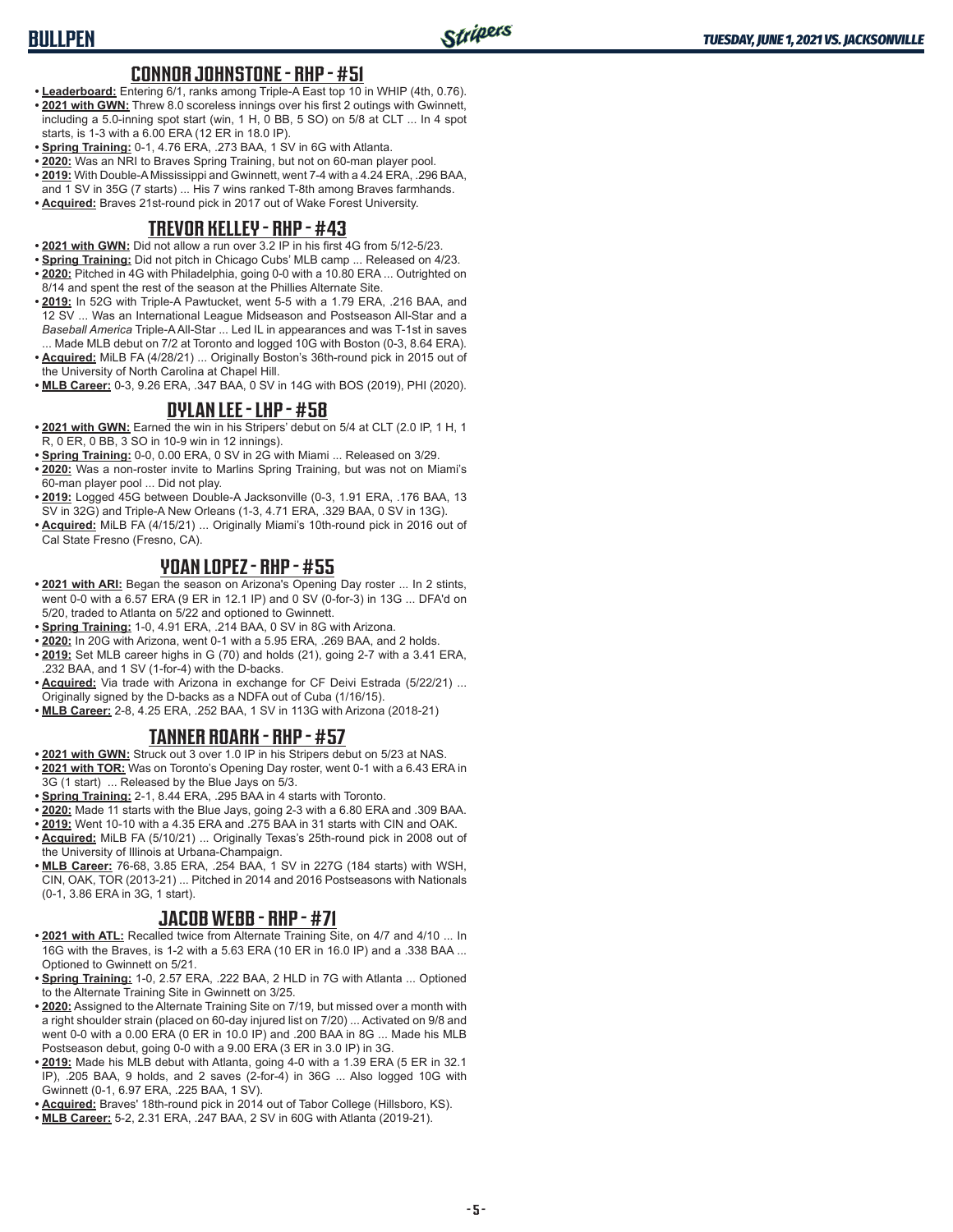| <b>OFFENSE</b> |                                                                                        |  | Stripers<br><b>TUESDAY, JUNE 1, 2021 VS. JACKSONVILLE</b> |  |                        |  |  |  |  |  |  |  |    |
|----------------|----------------------------------------------------------------------------------------|--|-----------------------------------------------------------|--|------------------------|--|--|--|--|--|--|--|----|
| TOTAL:         | 254, 36 HR, 811 OPS RISP:                                                              |  | 287, 7 HR, 829 OPS RUNS/INNING: 1 2 3 4 5 6 7 8 9 X TOT   |  |                        |  |  |  |  |  |  |  |    |
| Vs. LHP:       | 256, 18 HR, 846 OPS RISP/20: 209, 1 HR, 582 OPS Stripers: 21 18 11 13 16 12 15 20 13 8 |  |                                                           |  |                        |  |  |  |  |  |  |  |    |
|                | Vs. RHP: 253, 18 HR, 789 OPS LOADED: 290, 2 HR, 907 OPS Opponents:                     |  |                                                           |  | 13 8 10 18 5 4 11 10 6 |  |  |  |  |  |  |  | 90 |

| <b>HOME RUNS</b><br><b>MULTI-GAMES</b> |                |    |                          |                          |      |                          |                |                        |                                              |                          |                |                |
|----------------------------------------|----------------|----|--------------------------|--------------------------|------|--------------------------|----------------|------------------------|----------------------------------------------|--------------------------|----------------|----------------|
| Player                                 | 1R             | 2R | 3R                       | <b>GS</b>                | Tot. |                          |                | Off LH Off RH Team W-L | Last HR with Gwinnett (Regular Season)       | <b>Hit</b>               | <b>RBI</b>     | <b>HR</b>      |
| Almonte                                | $\overline{2}$ |    |                          |                          | 3    |                          | 2              | $3-0$                  | 5/30/21 vs. MEM, 1R (RH Connor Jones)        | 8                        | 5              |                |
| Arcia                                  | $\overline{7}$ |    | ۰                        | ٠                        | 8    | 4                        | 4              | $5 - 1$                | 5/25/21 vs. MEM, 1R (RH Angel Rondon)        | 9                        | 4              | $\overline{ }$ |
| Brugman                                |                |    |                          |                          |      |                          |                | $0 - 0$                |                                              |                          | ۰              |                |
| Camargo                                | $\overline{2}$ |    |                          | ٠                        | 3    | 3                        |                | $1 - 1$                | 5/8/21 at CLT, 1R (LH Nik Turley), 2nd of GM | 4                        | 2              | 1              |
| Casteel                                | $\sim$         |    | ٠                        | ٠                        |      |                          | 4              | $1 - 0$                | 5/16/21 vs. LOU, 2R (RH Ashton Goudeau)      | 4                        | $\overline{2}$ | ۰              |
| Demeritte                              | 4              | 2  | ۰                        | ٠.                       | 6    | 4                        | $\overline{2}$ | $5 - 1$                | 5/30/21 vs. MEM, 1R (LH Bernardo Flroes Jr.) | 5                        | 4              |                |
| Ervin                                  |                |    | ۰                        | ٠                        |      |                          |                | $0 - 0$                |                                              | 4                        |                |                |
| Goins                                  |                |    |                          |                          |      |                          |                | $1 - 0$                | 5/4/21 at CLT, 1R (LH Kyle Kubat)            | 5                        | 3              |                |
| Gore                                   |                |    | ۰                        | ٠                        |      | ٠                        |                | $0 - 0$                |                                              |                          | ۰              |                |
| Heredia                                |                |    |                          |                          |      |                          |                | $0 - 0$                | ---                                          | ٠                        | ۰              |                |
| Inciarte                               |                |    |                          |                          |      |                          |                | $0 - 0$                | ---                                          |                          | ۰              |                |
| Jackson                                | $\overline{2}$ |    | $\overline{\phantom{a}}$ |                          | 4    | 3                        | 4              | $2 - 0$                | 5/28/21 vs. MEM, 2R (RH Tommy Parsons)       |                          | $\overline{2}$ |                |
| Kazmar Jr.                             | 4              |    |                          | $\overline{a}$           | 3    |                          | 2              | $1 - 2$                | 5/26/19 vs. MEM, 3R (LH Austin Warner)       | $\overline{2}$           | 3              |                |
| Kipnis                                 |                |    |                          |                          |      |                          |                | $1 - 0$                | 5/28/21 vs. MEM, 3R (RH Tommy Parsons)       | $\overline{2}$           |                |                |
| Lucroy                                 |                |    |                          |                          |      |                          |                | $0 - 1$                | 5/22/21 at NAS, 1R (RH Zack Godley)          |                          |                |                |
| Martinez                               |                |    | ۰                        | ٠                        |      | ٠                        |                | $0 - 0$                |                                              | $\overline{2}$           |                | ۰              |
| <b>Morales</b>                         |                | ۰. |                          | $\overline{\phantom{a}}$ |      | $\overline{\phantom{a}}$ | 4              | $1 - 0$                | 5/7/21 at CLT, 3R (RH Joe De Carlo)          |                          |                | ÷              |
| Pache                                  |                |    | ٠                        | -                        |      |                          |                | $0 - 0$                | 8/29/19 vs. NOR, 1R (LH Keegan Akin)         |                          |                |                |
| Sanchez                                |                |    |                          |                          |      |                          |                | $0 - 0$                |                                              | $\overline{2}$           |                |                |
| Snider                                 |                |    |                          |                          |      |                          | -4             | $1 - 0$                | 5/7/21 at CLT, 1R (RH Felix Paulino)         | ۰                        | ۰              |                |
| Unroe                                  |                |    | ٠                        | ٠                        | ٠    |                          |                | $0 - 0$                | 7/19/19 vs. ROC, 1R (RH Drew Hutchison)      | $\overline{\phantom{a}}$ | ٠              |                |
| Waters                                 | $\mathcal{P}$  |    | 0                        | $\Omega$                 | 3    | $\mathfrak{p}$           | -4             | $0 - 2$                | 5/19/21 at NAS, 1R/Leadoff (LH Wade LeBlanc) | 5                        | 2              |                |
| Total:                                 | 23             |    | 4                        | $\overline{2}$           | 36   |                          |                |                        |                                              |                          |                |                |

|                                                                             |            |    |    |    | <b>HOME RUN VARIANTS</b> |                                  |           |            |            |            |            |       |                     | <b>PINCH HITTERS</b>                   |                                        |                               |             |                |
|-----------------------------------------------------------------------------|------------|----|----|----|--------------------------|----------------------------------|-----------|------------|------------|------------|------------|-------|---------------------|----------------------------------------|----------------------------------------|-------------------------------|-------------|----------------|
|                                                                             |            |    |    |    |                          |                                  |           |            |            |            | Player     | AVG.  | <b>AB</b>           | н                                      | 2B                                     | 3B                            | <b>HR</b>   | <b>RBI</b>     |
| Back-to-Back Homers (1x):<br>Almonte (GS) / Snider, 5/7 at CLT (1st Inning) |            |    |    |    |                          |                                  |           |            |            |            | Almonte    | 1.000 |                     |                                        | $\Omega$                               | 0                             | $\Omega$    | $\overline{2}$ |
|                                                                             |            |    |    |    |                          |                                  |           |            |            |            | Casteel    | .000  | 6                   | $\Omega$                               | $\Omega$                               | $\Omega$                      | $\Omega$    | $\mathbf{0}$   |
| Back-to-Back-to-Back Homers (1x):                                           |            |    |    |    |                          |                                  |           |            |            |            | Demeritte  | .400  | 5                   | $\overline{2}$                         |                                        | 0                             | 1           | $\overline{1}$ |
| Arcia (2R) / Camargo / Demeritte, 5/8 at CLT (6th Inning)                   |            |    |    |    |                          |                                  |           |            |            |            | Ervin      | .500  | 2                   |                                        | $\Omega$                               | $\Omega$                      | $\mathbf 0$ | $\overline{1}$ |
|                                                                             |            |    |    |    |                          |                                  |           |            |            |            | Gore       | .500  | $\overline{2}$      |                                        | $\Omega$                               | $\overline{0}$                | $\Omega$    | $\mathbf 0$    |
| Pinch Hit Homers (1x):                                                      |            |    |    |    |                          |                                  |           |            |            |            | Kazmar Jr. | .000  | 3                   | $\Omega$                               | $\mathbf 0$                            | 0                             | $\mathbf 0$ | $\mathbf 0$    |
| Demeritte, 5/12 vs. LOU (7th Inning)                                        |            |    |    |    |                          |                                  |           |            |            |            | Lucrov     | .000  | $\overline{2}$      | $\Omega$                               | $\Omega$                               | $\Omega$                      | $\Omega$    | $\mathbf 0$    |
| Leadoff (Game) Homers (1x):                                                 |            |    |    |    |                          |                                  |           |            |            |            | Morales    | .000  |                     | $\Omega$                               | $\Omega$                               | 0                             | $\mathbf 0$ | $\mathbf 0$    |
| Waters, 5/19 at NAS                                                         |            |    |    |    |                          |                                  |           |            |            |            | Sanchez    | .000  | $\overline{2}$      | $\Omega$                               | $\Omega$                               | 0                             | $\Omega$    | $\mathbf 0$    |
|                                                                             |            |    |    |    |                          |                                  |           |            |            |            | Snider     | .000  | $\overline{7}$      | $\Omega$                               | $\Omega$                               | 0                             | $\Omega$    | $\Omega$       |
| Walk-Off Homers (1x):                                                       |            |    |    |    |                          |                                  |           |            |            |            | Unroe      | .000  | 4                   | $\Omega$                               | $\mathbf 0$                            | 0                             | $\mathbf 0$ | $\mathbf 0$    |
| Arcia (Solo), 5/16 vs. LOU (9th Inning)                                     |            |    |    |    |                          |                                  |           |            |            |            | Totals:    | .143  | 35                  | 5                                      | 1                                      | 0                             | 1           | 4              |
|                                                                             |            |    |    |    |                          |                                  |           |            |            |            |            |       |                     |                                        |                                        |                               |             |                |
|                                                                             |            |    |    |    |                          |                                  |           |            |            |            |            |       |                     | <b>HITTING STREAKS (10-PLUS GAMES)</b> |                                        |                               |             |                |
|                                                                             |            |    |    |    |                          |                                  |           |            |            |            | Player     |       | Length/Dates        |                                        |                                        | <b>Stats</b>                  |             |                |
|                                                                             |            |    |    |    |                          |                                  |           |            |            |            | Arcia      |       | 13G (5/4-5/18)      |                                        | .393 (22-56), 4 2B, 7 HR, 17 R, 12 RBI |                               |             |                |
|                                                                             |            |    |    |    |                          |                                  |           |            |            |            |            |       |                     |                                        |                                        |                               |             |                |
|                                                                             |            |    |    |    |                          |                                  |           |            |            |            |            |       |                     |                                        |                                        |                               |             |                |
|                                                                             |            |    |    |    |                          | <b>STRIPERS BATTING BY MONTH</b> |           |            |            |            |            |       |                     |                                        |                                        |                               |             |                |
|                                                                             | <b>AVG</b> | G  | 2B | 3B | <b>HR</b>                | <b>RBI</b>                       | <b>SB</b> | <b>OBP</b> | <b>SLG</b> | <b>OPS</b> |            |       |                     |                                        |                                        |                               |             |                |
| May:                                                                        | .254       | 24 | 43 | 2  | 36                       | 138                              | 24        | .366       | .445       | .811       |            |       |                     | <b>ON-BASE STREAKS (10-PLUS GAMES)</b> |                                        |                               |             |                |
| June:                                                                       |            |    |    |    |                          |                                  |           |            |            |            | Player     |       | <b>Length/Dates</b> |                                        |                                        | <b>Stats</b>                  |             |                |
| July:                                                                       |            |    |    |    |                          |                                  |           |            |            |            | Arcia      |       | 13G (5/4-5/18)      |                                        |                                        | .393 (22-56), 8 BB, .462 OBP  |             |                |
| August:                                                                     |            |    |    |    |                          |                                  |           |            |            |            | Camargo    |       | 10G (5/4-5/23)      |                                        |                                        | .333 (12-36), 12 BB, .500 OBP |             |                |
| September:                                                                  |            |    |    |    |                          |                                  |           |            |            |            |            |       |                     |                                        |                                        |                               |             |                |

| <b>BATTER'S BOX (CURRENT STRIPERS ONLY)</b> |                                     |                       |                          |                                   |  |  |
|---------------------------------------------|-------------------------------------|-----------------------|--------------------------|-----------------------------------|--|--|
| <b>Player</b>                               | <b>Season with GWN</b>              | 5/30 vs. MEM          | <b>Active Hit Streak</b> | <b>Homestand</b>                  |  |  |
| Arcia, Orlando                              | .313, 8 HR, 16 RBI, 3 SB, 1,000 OPS | $0-4.$ BB             | $-2G$                    | .259 (7-27), 2 2B, HR, 7 R, 4 RBI |  |  |
| Casteel, Ryan                               | .345, 1 HR, 7 RBI, 0 SB, .993 OPS   | <b>DNP</b>            | -4G                      | $.000(0-3)$                       |  |  |
| Demeritte, Travis                           | .298, 6 HR, 15 RBI, 1 SB, 1.181 OPS | 1-3, HR, R, 2 RBI, BB | 1G (Since 5/30)          | .273 (3-11), 2 2B, HR, 5 R, 4 RBI |  |  |
| Ervin, Phillip                              | .255, 0 HR, 5 RBI, 6 SB, .742 OPS   | <b>DNP</b>            | 2G (Since 5/27)          | .444 (4-9), 2B, 2R, RBI, 4 SB     |  |  |
| Goins, Ryan                                 | .231. 1 HR. 10 RBI. 0 SB. .675 OPS  | 1-3, 2B, 2 RBI, BB    | 2G (Since 5/27)          | $.182$ (2-11), 2B, R, 2 RBI       |  |  |
| Gore, Terrance                              | .286, 0 HR, 0 RBI, 4 SB, .661 OPS   | <b>DNP</b>            | $-2G$                    |                                   |  |  |
| Jackson, Alex                               | .263, 4 HR, 9 RBI, 0 SB, 1.286 OPS  | 0-4, R, BB            | $-1G$                    | .357 (5-14), 4 HR, 5 R, 9 RBI     |  |  |
| Kazmar Jr., Sean                            | .239. 3 HR. 12 RBI. 0 SB. .745 OPS  | PH. 0-1               | $-1G$                    | .231 (3-13), HR, R, 5 RBI         |  |  |
| Kipnis, Jason                               | .333. 1 HR. 3 RBI. 0 SB. 1.113 OPS  | <b>DNP</b>            | $-1G$                    | .333 (4-12), HR, 6 R, 3 RBI       |  |  |
| Lucroy, Jonathan                            | .179, 1 HR, 7 RBI, 0 SB, .616 OPS   | PH, 0-1               | $-2G$                    | .273 (3-11), 2B, R, 5 RBI         |  |  |
| Morales, Jonathan                           | .111, 1 HR, 5 RBI, 0 SB, .333 OPS   | <b>DNP</b>            | $-3G$                    | $.000(0-4)$                       |  |  |
| Pache, Cristian                             |                                     | <b>DNP</b>            | ---                      |                                   |  |  |
| Sanchez, Yolmer                             | .177, 0 HR, 6 RBI, 0 SB, .508 OPS   | 1-3, 2B, BB           | 1G (Since 5/30)          | .300 (3-10), 2B, R, 2 RBI         |  |  |
| Snider, Travis                              | .143, 1 HR, 2 RBI, 0 SB, .686 OPS   | $0-3$ , BB            | $-2G$                    | $.125(1-8)$                       |  |  |
| Waters, Drew                                | .253, 3 HR, 7 RBI, 5 SB, .776 OPS   | 2-5, R, SB            | 1G (Since 5/30)          | .211 (4-19), 4 R, SB              |  |  |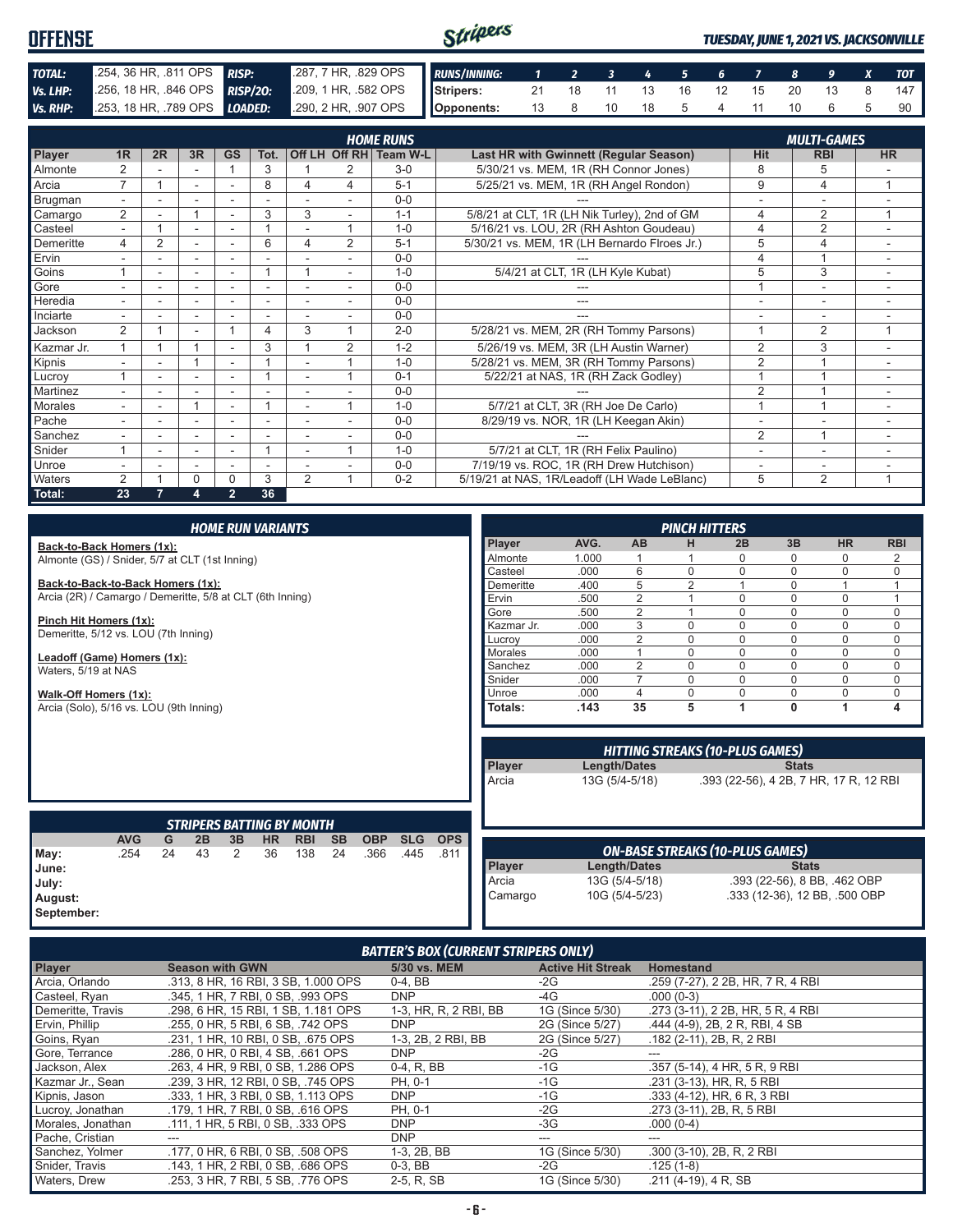# **OFFENSE**

### **ORLANDO ARCIA - SS - #13**

- **• Leaderboard:** Entering 6/1, leads all of Triple-A in R (24) ... Also ranks among Triple-A East top 10 in XBH (1st, 14), HR (2nd, 8), TB (2nd, 61), H (T-3rd, 31), 2B (T-8th, 6), SLG (9th, .616), and OPS (10th, 1.000).
- **• 2021 with GWN:** Hit safely in each of his first 13G from 5/4-5/18 (.393, 7 HR, 17 R, 12 RBI, 2 SB, 1.301 OPS) ... On 5/9 at CLT, tied GWN's single-game homer record with 3 solo blasts (3-for-4, 4 R, 4 RBI) ... Launched game-winning solo HR (#6) in the 8th on 5/14 vs. LOU ... Blasted walk-off solo HR (#7) in the 9th on 5/16 vs. LOU.
- **• 2021 with MIL:** Was on Milwaukee's Opening Day roster and batted .091 (1-for-11, 1 RBI) in 4G before being traded to Atlanta on 4/6 (sent to Alternate Training Site).
- **• Spring Training:** .191, 4 2B, 4 R, 6 RBI, .517 OPS in 19G with Milwaukee. **• 2020:** Spent 59 games with the Brewers, batting .260 (10 2B, 1 3B, 5 HR, 22 R, 20 RBI, 2 SB) ... Played in 2 Postseason games (.143, 1-for-7, 1 HR, 2 RBI).
- **• Acquired:** Via trade with Milwaukee in exchange for RHP Chad Sobotka and RHP Patrick Weigel (4/6/21) ... Originally signed by Milwaukee as a NDFA (10/22/10).
- **• MLB Career:** .244, 69 2B, 7 3B, 42 HR, 180 RBI, 39 SB in 542G with Milwaukee (2016-21) ... Played in the Postseason from 2018-20 (.295, 4 HR, 6 RBI in 13G).

## **RYAN CASTEEL - 1B/C - #9**

- **• 2021 with GWN:** Had 6 RBI in a 3G span from 5/15-18, including 5/15 vs. LOU (1 for-2, GW 3-run double, 3 RBI) and 5/16 vs. LOU (1-for-3, HR, 2 RBI).
- **• Spring Training:** Did not play in Atlanta's MLB camp.
- **• 2020:** Was not on the Braves' 60-man player pool ... Did not play.
- **• 2019:** Played 118G with Double-A Mississippi, batting .263 (21 2B, 2 3B, 21 HR, 73 RBI, .811 OPS) ... Ranked 2nd in the Southern League in homers and RBI, 3rd in slugging (.477) ... Was his 2nd career 20-homer season (hit 22 in 2013).
- **• Acquired:** MiLB FA (3/14/21) ... Originally Colorado's 17th-round pick in 2010 out of Cleveland State Community College (Cleveland, TN).

## **TRAVIS DEMERITTE - OF - #12**

- **• Leaderboard:** Entering 6/1, ranks among Triple-A East top 10 in SLG (2nd, .737), OPS (2nd, 1.181), 2B (T-2nd, 7), XBH (T-2nd, 13), OBP (6th, .444), BB (T-6th, 15), and HR (T-9th, 6).
- **• 2021 with GWN:** On 5/4 at CLT, tallied 5 RBI (3-for-6, HR) to set a club Opening Night record ... Homered in 3 straight games (#2-4) from 5/8-5/12, batting .400 (4 for-10, 4 RBI).
- **• Gwinnett Career:** In 117G since 2019, batting .288 (35 2B, 2 3B, 26 HR, 83 R, 88 RBI, 5 SB, .979 OPS) with the Stripers.
- **• Spring Training:** .133, 0 HR, 3 RBI, 1 SB, .467 OPS in 14G with Atlanta ... Outrighted to Gwinnett on 2/21 and signed to a MiLB contract.
- **• 2020:** Hit .172 with 1 2B, 4 RBI in 18G with Detroit ... DFA'd on 2/5/21.
- **• 2019:** Made his Triple-A debut with Gwinnett and was an IL All-Star (.286, 20 HR, 73 RBI, .944 OPS in 96G) ... Has 1 of the 9 20-HR seasons in GWN history ... Traded to Detroit on 7/31, made his MLB debut (.225, 3 HR, 10 RBI in 48G).
- **• Acquired:** Off Waivers from Detroit (2/12/21) ... Originally Texas' 1st-round pick (30th overall) in 2013 out of Winder-Barrow High School (Winder, GA).
- **• MLB Career:** .217, 8 2B, 2 3B, 3 HR, 14 RBI, 3 SB with Detroit (2019-20).

#### **PHILLIP ERVIN - OF - #18**

- **• Leaderboard:** Entering 6/1, ranks among Triple-A East top 10 in BB (T-3rd, 16) and SB (T-9th, 6).
- **• Spring Training:** .276, 0 HR, 2 RBI, 1 SB, .647 OPS in 18G with Atlanta ... DFA'd on 3/28, outrighted to the Alternate Training Site on 4/3.
- **• 2020:** Between Cincinnati and Seattle, hit .149 with 3 2B, 4 RBI, 1 SB in 37G ... DFA'd by the Reds (8/28), Mariners (12/16), and Chicago Cubs (2/20/21).
- **• Acquired:** Off waivers from the Chicago Cubs (2/22/21) ... Originally Cincinnati's 1st-round pick (27th overall) in 2013 out of Samford University (Homewood, AL).
- **• MLB Career:** .247, 26 2B, 8 3B, 17 HR, 68 RBI, 15 SB in 237G with CIN, SEA (2017-20) ... Talled 7 of his 8 career triples in 2019 (ranked 7th in NL).

## **RYAN GOINS - INF - #8**

- **• 2021 with GWN:** Hit Gwinnett's first homer of the season on 5/4 at CLT (opposite field, solo) ... Set season highs for hits (3-for-4) and RBI (3) on 5/12 vs. LOU.
- **• Spring Training:** .391, 2 2B, 0 HR, 5 RBI, 0 SB, .960 OPS in 16G with Atlanta.
- **• 2020:** Played in 14G with the Chicago White Sox, batting .000 (0-for-9, 4 R) ... Spent most of the year at the Alternate Training Site in Schaumburg, IL.
- **• Acquired:** MiLB FA (2/25/21) ... Originally Toronto's 4th-round pick in 2009 out of Dallas Baptist University (Dallas, TX).
- **• MLB Career:** .228, 71 2B, 12 3B, 22 HR, 158 RBI in 555G with TOR, KC, CWS (2013-20) ... Played for TOR in 2015, 2016 Postseason (.146, 1 HR, 5 RBI in 14G).

## **TERRANCE GORE - OF - #5**

- **• 2021 with GWN:** Is 4-for-4 in stolen base attempts over 7G with Gwinnett ... Stole 2nd and 3rd base as a pinch runner on 5/18 at NAS.
- **• Spring Training:** Did not play in Atlanta's MLB camp.
- **• 2020:** Logged 2G in his lone season with the Los Angeles Dodgers (0 PA).
- **• Acquired:** MiLB FA (2/18/21) ... Originally Kansas City's 20th-round pick in 2011 out of Gulf Coast Community College (Panama City, FL).
- **• MLB Career:** .224, 2 2B, 1 3B, 0 HR, 1 RBI, 40 SB in 102G with KC, CHC, LAD (2014-20) ... Played in the Postseason with KC (2014-15) and CHC (2018), going 0-for-2 with 3 R, 5 SB ... Won World Series with the Royals in 2015.

## **ALEX JACKSON - C - #56**

- **• MLB Rehab:** Assigned to Gwinnett for rehab by Atlanta on 5/21 ... On the Braves' 10-day injured list since 5/2 (strained left hamstring).
- **• 2021 with GWN:** In last 3G, batting .455 (5-for-11, 4 HR, 9 RBI, 2.117 OPS) ... On 5/27 vs. MEM, set career highs in HR (3) and RBI (7) in 4-for-4 effort ... Is one of 4 Gwinnett players with 3-HR game all-time (2nd this season, joining Orlando Arcia).
- **• Gwinnett Career:** Has 35 HR in 126G since 2018 (.224, 91 RBI, .834 OPS) ... Hit a career-high 28 HR over just 85G with the Stripers in 2019.
- **• 2021 with Atlanta:** Made the Braves' Opening Day roster for the first time in his career ... Hit .043 (1-for-23, 2 R) in 10G prior to the injury.
- **• Spring Training:** .194, 2 2B, 2 HR, 8 RBI, .716 OPS in 14G with Atlanta.
- **• 2020:** Spent most of the year at the Alternate Training Site in Gwinnett ... In 5G with Atlanta, batted .286 (2-for-7, 1 2B).
- **• Acquired:** Via trade with Seattle in exchange for RHP Max Povse and RHP Rob Whalen (11/28/16) ... Originally the Mariners' 1st-round pick (6th overall) in 2014 out of Rancho Bernardo High School (San Diego, CA).
- **• MLB Career:** .070, 1 2B, 2 R, 0 RBI in 19G with Atlanta (2019-21).

# **SEAN KAZMAR JR. - INF - #4**

- **• 2021 with GWN:** On 5/25 vs. MEM, lined a walk-off single in the 9th for a 2-1 win, his first career walk-off RBI with Gwinnett ... Hit his 40th career homer with Gwinnett on 5/26 vs. MEM (1-for-3, 3 RBI).
- **• Gwinnett Career:** Batting .268 (631-for-2356, 128 2B, 12 3B, 40 HR, 287 R, 282 RBI, 23 SB) in 683G over 8 seasons ... Leads Gwinnett in career G, AB, H, TB (903), 2B, R, RBI ... Ranks 2nd in career 3B (12) ... Ranks 4th in career HR (40).
- **• 600 Club:** His 631 hits are 4th-most in Richmond/Gwinnett history (Larry Whisenton leads with 657 hits) ... Is one of 5 players in RICH/GWN history with 600 hits.
- **• 2021 with ATL:** Contract selected on 4/17, has spent 2 stints with Atlanta (4/17- 4/23, 5/4-5/7), going 0-for-2 ... Pinch hit on 4/17 at the Chicago Cubs, marking his first MLB appearance in 4,589 days since 9/23/08 with San Diego ... The last player with a bigger gap between MLB appearances was Ralph Winegarner (13 years, 14 days between 6/23/36 with CLE and 7/7/49 with STL).
- **• Spring Training:** .409, 3 HR, 9 RBI, 0 SB, 1.415 OPS in 25G with Atlanta.
- **• 2020:** Was an NRI to Braves Spring Training, but not on 60-man player pool.
- **• Acquired:** MiLB FA (12/7/20) ... Originally San Diego's 5th-round pick in 2004 out of the College of Southern Nevada.
- **• MLB Career:** .195, 1 2B, 0 3B, 0 HR, 2 RBI in 22G with San Diego (2008) and Atlanta (2021).

## **JASON KIPNIS - INF - #22**

- **• 2021 with GWN:** Belted a decisive 3-run HR (#1) on 5/28 vs. MEM (2-for-3, 3 RBI). **• Spring Training:** .241, 1 2B, 1 HR, 2 R, 3 RBI in 12G with Atlanta ... Released on 3/27, re-signed to MiLB deal on 3/29.
- **• 2020:** In his lone season with the Chicago Cubs, hit .237 (8 2B, 1 3B, 3 HR, 16 RBI, 1 SB) in 44G ... Played in 2G during the Postseason (0-for-3, 1 BB, 1 SO) ... Elected Free Agency on 10/28.
- **• Acquired:** MiLB FA (3/29/21) ... Originally Cleveland's 2nd-round pick in 2009 out of Arizona State University (Tempe, AZ).
- **• MLB Career:** .260, 260 2B, 24 3B, 126 HR, 545 RBI, 136 SB in 1,165G with CLE, CHC (2011-20) ... Was 2-time AL All-Star with the Indians (2013, 2015) ... Hit .192 (3 2B, 1 3B, 4 HR, 9 RBI) in 26G during the Postseason with CLE (2013, 2016-18) and CHC (2020).

## **JONATHAN LUCROY - C - #62**

- **• 2021 with GWN:** On 5/26 vs. MEM, went 2-for-4 with a 3-run double and 4 RBI. **• 2021 with WSH:** Signed by Washington on 4/6, played 5G (.357, 5-for-14, 1 2B, 2
- RBI) ... DFA'd on 4/12, outrighted and elected free agency on 4/14. **• Spring Training:** .333, 1 2B, 1 R, .867 OPS in 14G with Chicago White Sox ... Released on 3/30 (had signed a MiLB deal on 2/11).
- **• 2020:** Signed by Boston to a MiLB deal on 2/19 ... Contract selected on 7/17 and played in 1G (7/24 vs. BAL, no AB) ... DFA'd on 7/29, released on 9/15 ... Signed with Philadelphia on 9/15 and joined Alternate Site (no MLB call-up).
- **• Acquired:** MiLB FA (5/17/21) ... Originally Milwaukee's 3rd-round pick in 2007 out of the University of Louisiana-Lafayette.
- **• MLB Career:** .274, 217 2B, 24 3B, 108 HR, 547 RBI, 30 SB in 1,208G with MIL, TEX, COL, OAK, LAA, CHC, BOS, WSH (2010-21) ... 2-time NL All-Star (2014, 2016 with MIL) ... Played in Postseason for MIL (2011), TEX (2016), COL (2017), OAK (2018), batting .235 with 1 HR, 6 RBI in 15G.

## **JONATHAN MORALES - C - #20**

- **• 2021 with GWN:** Tied his single-game career high with 5 RBI on 5/7 at CLT, going 2-for-6 with a 3-run HR (#1) in the 9th.
- **• Spring Training:** .250, 0 HR, 1 RBI, 0 SB, 1.200 OPS in 12G with Atlanta.
- **• 2020:** Spent entire year at Braves Alternate Site in Gwinnett (no MLB debut) ... Played for Caguas of the Puerto Rican Winter League (.394, 3 HR, 9 RBI in 13G), earning PWL Postseason All-Star honors.
- **• 2019:** Hit .240 (13 2B, 2 HR, 27 R, 25 RBI) in 80G between Double-A Mississippi and Gwinnett ... Logged 1 game during the IL Playoffs (0-for-1, BB).
- **• Acquired:** Braves' 25th-round pick in 2015 out of Miami-Dade Community College.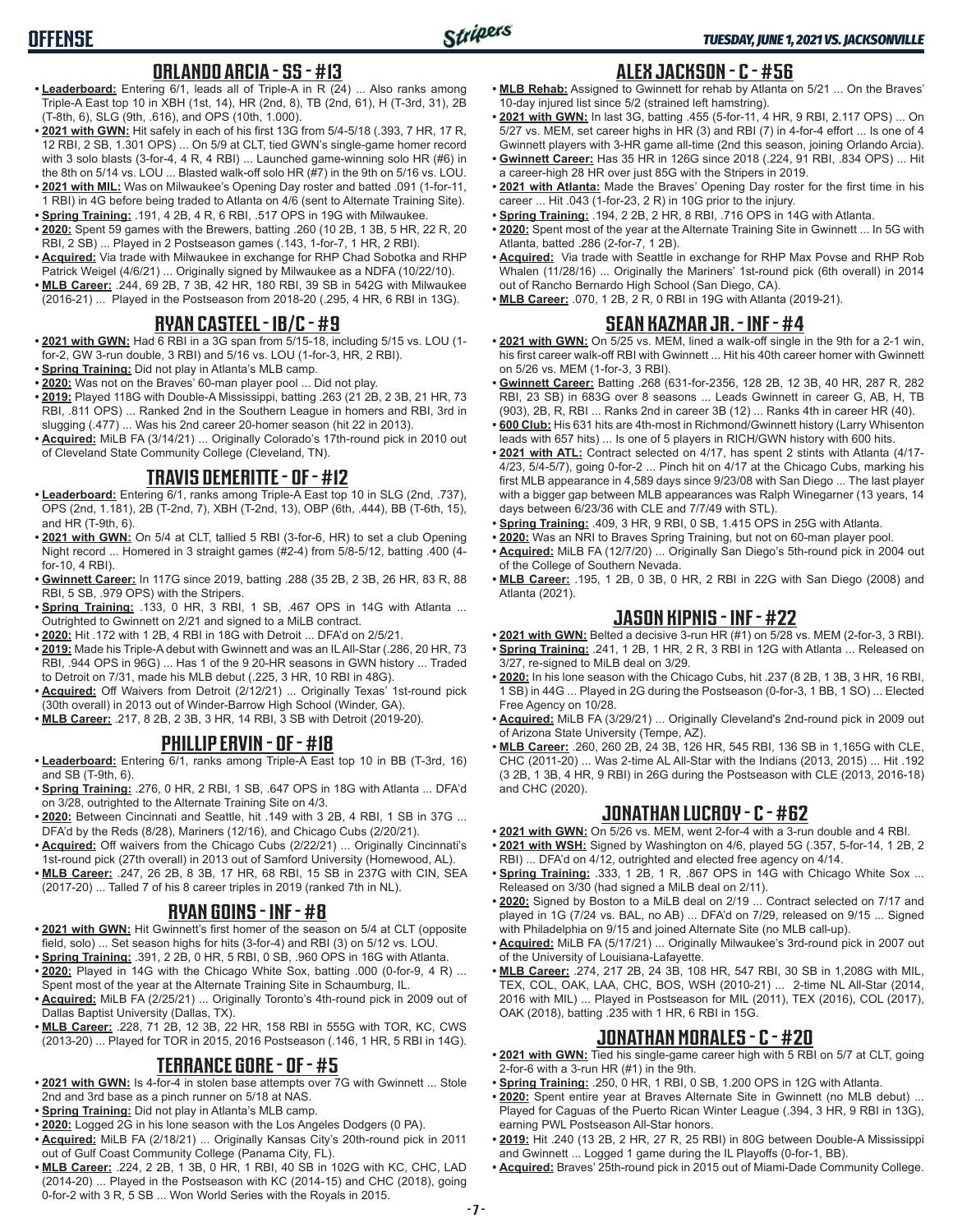# **CRISTIAN PACHE - OF - #15**

- **• MLB Rehab:** Assigned to rehab with Gwinnett on 5/29 ... On Atlanta's 10-day IL since 5/14 (right hamstring inflammation).
- **• 2021 with ATL:** On Atlanta's Opening Day roster for the first time ... Hit .111 (3 2B, 1 HR, 6 R, 4 RBI) in 22G ... Placed on IL twice, on 4/14 and 5/14 ... Was at the Alternate Training Site from 4/24-4/30.
- **• MLB.com Prospect Ranks:** #1 (Braves Top 30), #11 (Top 100).
- **• Spring Training:** .184, 2 2B, 1 3B, 4 R, 3 RBI, 2 SB in 17G with Atlanta.
- **• 2020:** Spent most of the year at the Braves Alternate Training Site ... Made his MLB debut on 8/21 vs. Philadelphia (1-for-4) ... Played just 2G during regular season (.250) ... Also made MLB Postseason debut (.182, 1 2B, 1 HR, 4 R, 4 RBI in 12G).
- **• 2019:** Between Mississippi (104G) and Gwinnett (26G), hit .277 (36 2B, 9 3B, 12 HR, 63 R, 61 RBI, 8 SB, .802 OPS) in 130G ... Named a Southern League Postseason All-Star and MLB All-Star Futures Game participant.
- **• Acquired:** NDFA (7/4/15) out of Santo Domingo Centro, D.R.
- **• MLB Career:** .119, 3 2B, 0 3B, 1 HR, 4 RBI, 0 SB in 24G with Atlanta (2020-21).

#### **YOLMER SANCHEZ - INF - #2**

- **• 2021 with GWN:** On 5/7 at CLT, went 3-for-5 with 3 runs, 3 RBI and Gwinnett's first triple of the year.
- **• Spring Training:** .190, 0 XBH, 2 RBI, 1 SB, .451 OPS in 15G with Baltimore ... DFA'd on 3/27, released on 3/30.
- **• 2020:** Played 11G with the Chicago White Sox, batting .313 (3 2B, 1 HR, 1 RBI, 1.164 OPS) ... Made his MLB Postseason debut in the ALWCS (1G, no at-bat).
- **• Acquired:** MiLB FA (3/31/21) ... Originally a NDFA with Chi. White Sox (5/29/09).
- **• MLB Career:** .245, 113 2B, 24 3B, 32 HR, 215 RBI, 30 SB in 657G with the Chicago White Sox (2014-20) ... Won an AL Gold Glove in 2019 (.987 FPCT at 2B).

## **TRAVIS SNIDER - INF/OF - #26**

- **• 2021 with GWN:** Drew 8 walks in his first 3G from 5/5-5/9.
- **• Spring Training:** Did not play in Atlanta's MLB camp.
- **• 2020:** Signed by Miami on 7/24 and reported to the Marlins' Alternate Training Site in Jupiter, FL, but was released on 8/27 and did not reach the Majors.
- **• 2019:** Played for Triple-A Reno in Arizona's system (.294, 22 2B, 4 3B, 11 HR, 41 RBI, 3 SB, .899 OPS in 93G).
- **• Acquired:** MiLB FA (2/26/21) ... Originally Toronto's 1st-round pick (14th overall) in 2006 out of Henry M. Jackson High School (Mill Creek, WA).
- **• MLB Career:** .244, 100 2B, 7 3B, 54 HR, 212 RBI, 22 SB in 630G with TOR, PIT (2008-15) ... Played for PIT in the Postseason from 2013-15 (.250, 1-for-4 in 3G).

## **DREW WATERS - OF - #11**

- **• Leaderboard:** Entering 6/1, ranks among Triple-A East top 10 in steals (T-9th, 6).
- **• 2021 with GWN:** Batting .298 (14-for-47, 2 2B, 3 HR, 12 R, 6 RBI, 4 SB, .963 OPS) in last 13G since 5/15 ... On 5/18 at NAS, recorded his first career multi-HR game (3-for-5, 2 HR, 3 R, 3 RBI) and became the first GWN player to homer from both sides of the plate since Mel Rojas Jr. (7/7/16 at CLT) ... On 5/19 at NAS, fell a triple shy of the cycle in his first 4-hit game at Triple-A (4-for-5, 2B, HR, 2 R, 2 RBI, 2 SB).
- **• MLB.com Prospect Ranks:** #2 (Braves Top 30), #28 (Top 100 Prospects). **• Spring Training:** .500, 1 2B, 0 HR, 2 RBI, 1 SB in 4G with Atlanta.
- **• 2020:** Spent entire year at Braves Alternate Site in Gwinnett (no MLB debut).
- **• 2019:** Hit .309 (40 2B, 9 3B, 7 HR, 80 R, 52 RBI, 16 SB) in 134G with Double-A Mississippi and Gwinnett ... Won Southern League Batting Title (.319, best in MIS history) and Most Valuable Player (1st in MIS history) ... Ranked among MiLB top 5 in doubles (T-3rd, 40) and hits (5th, 163).
- **• Acquired:** Braves' 2nd-round pick in 2017 out of Etowah High School (Woodstock, GA) ... Named Gatorade Georgia Baseball Player of the Year in 2017.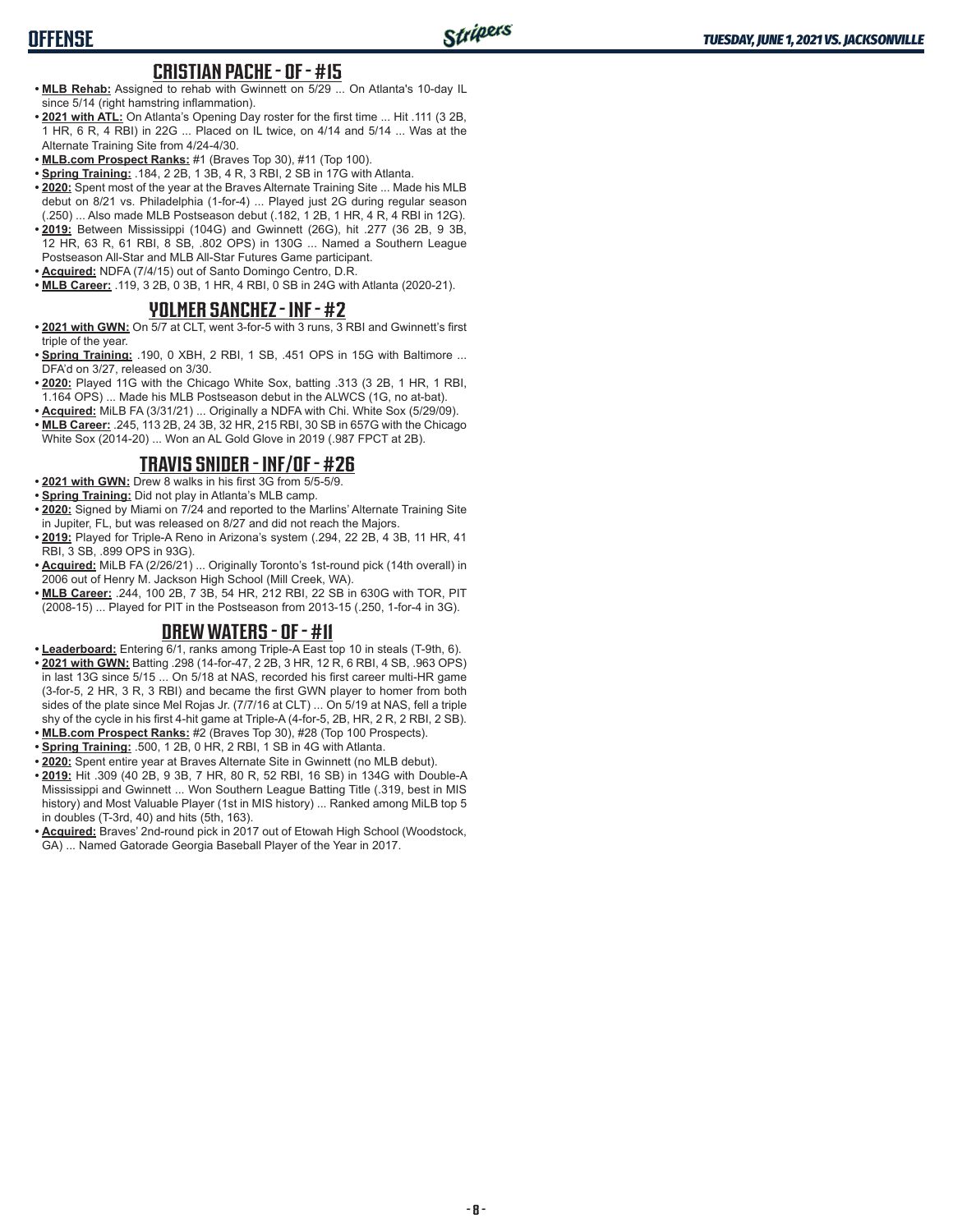## **SEASON SUMMARY**



**HITTING (GAME):**

## **TEAM HIGHS & LOWS**

| <b>OFFENSE:</b>                                                      |  |
|----------------------------------------------------------------------|--|
|                                                                      |  |
|                                                                      |  |
|                                                                      |  |
|                                                                      |  |
|                                                                      |  |
|                                                                      |  |
|                                                                      |  |
|                                                                      |  |
|                                                                      |  |
|                                                                      |  |
|                                                                      |  |
|                                                                      |  |
|                                                                      |  |
|                                                                      |  |
|                                                                      |  |
|                                                                      |  |
|                                                                      |  |
| <b>PITCHING:</b>                                                     |  |
|                                                                      |  |
|                                                                      |  |
| Most Runs Allowed, Inning 4 (3x, last: 4th Inning, 5/29 vs. Memphis) |  |
|                                                                      |  |
|                                                                      |  |
|                                                                      |  |
|                                                                      |  |
| Most Home Runs Allowed, Game 3 (2x, last: 5/29 vs. Memphis)          |  |

Most Hit Batsmen, Game ..........................................................2 (5/19 at Nashville) Most Wild Pitches, Game ............................................ 3 (3x, last: 5/21 at Nashville)

Most Double Plays Turned, Game .............................3 (2x, last: 5/29 vs. Memphis) Most Triple Plays Turned, Game ...................................................................... None Most Errors, Game ..................................................................3 (5/15 vs. Louisville) Most Stolen Bases Allowed, Game ............................. 2 (2x, last: 5/21 at Nashville)

## **INDIVIDUAL HIGHS & LOWS**

| PITCHING (GAME): |  |
|------------------|--|
|                  |  |
|                  |  |
|                  |  |
|                  |  |
|                  |  |
|                  |  |
|                  |  |
|                  |  |
|                  |  |
|                  |  |
|                  |  |
|                  |  |

#### **DEFENSE (GAME):**

Low-Hit 9.0 IP CG.............................................................................................None Low-Run 9.0 IP CG ..........................................................................................None

## **STREAKS**

| OFFENSIVE (LONGEST IN 2021 ONLY): |
|-----------------------------------|
|-----------------------------------|

#### **PITCHING (LONGEST IN 2021 ONLY):**

## **LAST TIME IT HAPPENED (GWINNETT REGULAR-SEASON HISTORY)**

#### **TEAM OFFENSE:**

| <u>ILAM VII LIVJL.</u>     |  |
|----------------------------|--|
|                            |  |
|                            |  |
|                            |  |
|                            |  |
|                            |  |
|                            |  |
|                            |  |
|                            |  |
|                            |  |
|                            |  |
|                            |  |
|                            |  |
|                            |  |
|                            |  |
| <b>TEAM PITCHING:</b>      |  |
|                            |  |
|                            |  |
|                            |  |
|                            |  |
|                            |  |
|                            |  |
|                            |  |
|                            |  |
|                            |  |
| <b>TEAM DEFENSE:</b>       |  |
|                            |  |
|                            |  |
| <b>TEAM MICCELLANEOUS.</b> |  |
|                            |  |

### **TEAM MISCELLANEOUS:**

## Most Caught Stealing, Game .....................................1 (5x, last: 5/30 vs. Memphis) **TEAM MISCELLANEOUS**

| Largest Blown Lead (Loss) 3 Runs (5/18 at Nashville, 3-0, 8-9) |
|----------------------------------------------------------------|
|                                                                |
|                                                                |
|                                                                |
|                                                                |
|                                                                |
|                                                                |
|                                                                |
|                                                                |
|                                                                |
|                                                                |

#### **INDIVIDUAL OFFENSE:**

**DEFENSE:**

|                                                            | Never                                                                      |
|------------------------------------------------------------|----------------------------------------------------------------------------|
|                                                            |                                                                            |
|                                                            |                                                                            |
|                                                            |                                                                            |
|                                                            |                                                                            |
|                                                            |                                                                            |
|                                                            |                                                                            |
|                                                            | Homers, Both Sides of Plate  Drew Waters (5/18/21 at Nashville)            |
|                                                            |                                                                            |
|                                                            |                                                                            |
|                                                            | Back-to-Back-to-Back Homers  Arcia/Camargo/Demeritte (5/8/21 at Charlotte) |
|                                                            |                                                                            |
|                                                            |                                                                            |
|                                                            |                                                                            |
|                                                            |                                                                            |
|                                                            |                                                                            |
|                                                            |                                                                            |
|                                                            |                                                                            |
|                                                            |                                                                            |
|                                                            |                                                                            |
|                                                            |                                                                            |
|                                                            |                                                                            |
| <b>INDIVIDUAL PITCHING:</b><br>$0.0$ leads a Destact Cense | <b>N</b> I                                                                 |

| <b>INDIVIDUAL FILMING.</b>                                                      |  |
|---------------------------------------------------------------------------------|--|
|                                                                                 |  |
|                                                                                 |  |
| 9.0-Inning No-Hitter (Solo)Todd Redmond (5/28/10 at Louisville)                 |  |
| 9.0-Inning No-Hitter (Comb.)  Wooten/Marksberry/Ramirez (6/30/16 at Louisville) |  |
|                                                                                 |  |
|                                                                                 |  |
| 21 Consecutive Saves Converted Jairo Asencio (9/6/09-8/8/11)                    |  |
| 25.0-Inning Scoreless Streak Stephen Marek, 25.1 IP (6/6/10-8/2/10)             |  |
|                                                                                 |  |